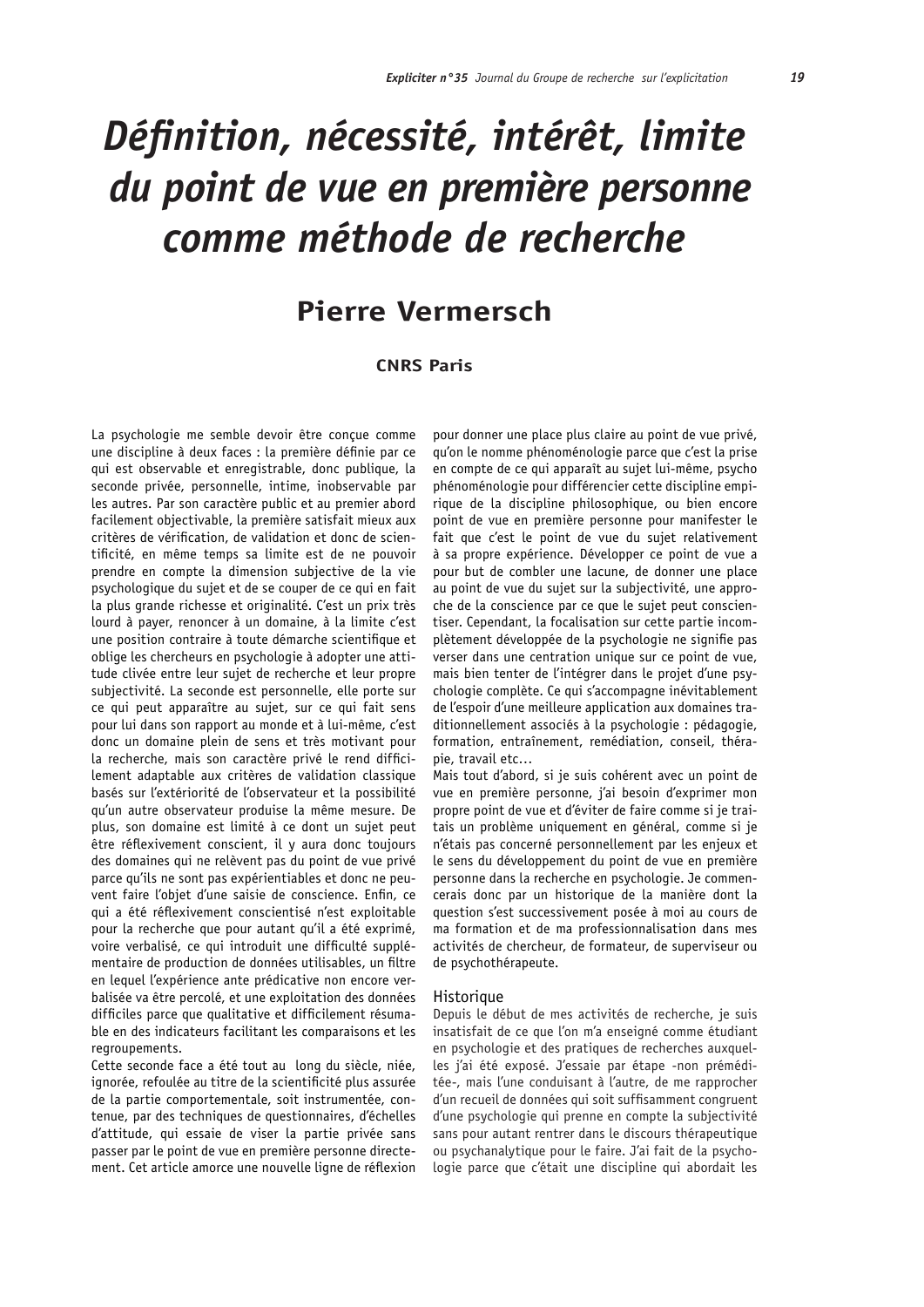20

grandes questions comme la conscience, la perception, la mémoire, la personnalité, et le faisait sur un mode empirique et non pas sur le mode purement spéculatif de la philosophie. Car si cette dernière m'a toujours beaucoup intéressée aussi loin que j'en ai pris connaissance, par contre son approche purement théorique me paraissait condamnée à l'impuissance et à des conclusions intelligentes, mais invérifiables.

Ma formation au départ a été double, puisqu'en même temps que je recevais une formation pratique au métier de conseiller d'orientation professionnelle à Marseille, je suivais une formation universitaire de psycholoque à Aix-en-Provence. Cette dernière formation était inscrite à cette époque dans une volonté exacerbée de produire une psychologie expérimentale rigoureuse, dans laquelle la méthodologie tenait bien plus de place que le contenu ou le sens des recherches. Dans la recherche, j'ai donc commencé par une approche strictement expérimentaliste, en troisième personne, réductive, dont témoigne mon mémoire de maîtrise sur «Rappel et reconnaissance de syllabes sans signification avec codage familier et non familier en proportion variable».

Puis, mon insatisfaction profonde de cette approche expérimentale. Ma certitude que jamais je ne participerai plus à ce type de recherche et qu'il me fallait trouver une autre approche. Ma quête méthodologique s'est orientée vers une approche descriptive comportementale basée sur les observables et les traces du déroulement de l'action, ainsi que les inférences que l'on pouvait en tirer dans l'esprit de la méthode inductive propre à la logique de l'enquête policière telle qu'on la trouve exemplifiée dans les détectives d'Agatha Christie ou plus nettement encore chez le héros de Conan Doyle, Sherlock Homes.

Mon but était d'enrichir les données, puisque les variables dépendantes de la psychologie expérimentale avaient une fâcheuse tendance à opérer des réductions terriblement appauvrissantes au motif de pouvoir insérer les données dans une échelle de mesure permettant des traitements statistiques. Enrichir les données signifiait encore, s'intéresser au déroulement de l'action et pas seulement au résultat, mais aussi les examiner a posteriori pour découvrir comment les décrire. La description devenait un problème clef de la recherche et les données brutes devaient être accessibles a posteriori pour permettre l'invention autant que la découverte de nouvelles catégories descriptives. Il était donc nécessaire de travailler sur des tâches suffisamment longue dans la durée pour qu'il y ait un processus à observer, mais pas trop pour ne pas se perdre. Des tâches riches en observables et en traces spontanés, quitte à les modifier légèrement pour les amplifier ou les enrichir de façon à ce que toute l'activité inobservable en tant que tel se traduisent spontanément en gestes, directions de regard, permettant une traduction inverse de la part du chercheur depuis ces traces et ces observables vers la connaissance des processus inobservables. Des tâches donnant lieu à des déroulements d'actions suffisamment segmentés et articulés pour qu'on puisse distinguer les étapes, les détails des processus mis en œuvre. Et enfin dans le mouvement théorique de Baillarger et Jackson que Noizet (professeur de psychologie à Aix) m'avait fait découvrir, s'intéresser à la cohérence intrinsèque de la conduite analysée tout autant qu'à l'approche extrinsèque qui était essentiellement basée sur une comparaison à la norme donc un point de vue en termes d'écart. La logique interne à cette cohérence intrinsèque de la conduite considérée en elle-même et pas par comparaison avec ce qu'elle n'est pas, était donnée par la théorie opératoire de l'intelligence de Piaget montrant que différentes logiques étaient possibles, dont on voyait apparaître le fonctionnement dans l'ontogenèse de l'intelligence et dont on voyait les traces manifestées chez l'adulte chaque fois qu'il ne mettait pas en œuvre les outils intellectuels les plus puissants qu'il possède. La théorie des registres de fonctionnement cognitif était ainsi fondée sur la prise en compte des propriétés intrinsèque de la conduite articulée avec la pluralité des modes de fonctionnement cognitif et leur cohérence interne (fonctionnement réflexe, sensori-moteur, figural, opératif concret, opératif formel plus ou moins complexe). On peut trouver le témoignage de cette démarche dans mon travail de thèse sur l'apprentissage du réglage de l'oscilloscope cathodique avec en particulier tout l'intérêt d'avoir utilisé à la base des enregistrements vidéos comme recueil des données brutes de manière précisément à inventer les catégories descriptives qui permettaient de révéler ce qui se passait pour le suiet, ces actions mentales aussi bien que les propriétés de l'appareil qu'il maîtrisait ou pas, donc les connaissances et les représentations telles qu'elles étaient immanentes aux propriétés de ses actions observables. Mais cette avancée par rapport à ce que je rejetais m'a progressivement paru insuffisante. Puisque pour avoir accès à l'inobservable qui m'intéressait : raisonnement, représentations, buts, etc ... je devais me cantonner à des supports riches en observables. Par ailleurs, dans le même temps, j'ai exploré l'univers de la psychothérapie et j'ai suivi une formation de psychothérapeute. Vu de cet endroit, il y avait tellement de choses que la personne (moi, les autres) pouvait dire, qu'il était difficile de deviner et même judicieux de le demander plutôt que de se livrer à des interprétations sauvages. Certes, l'univers de la psychothérapie tout entier confit dans les concepts d'inconscient, de catharsis émotionnelle, de symbolisations diverses était loin de l'étude de résolution de problème tel que la psychologie du travail ou l'ergonomie cognitive l'abordaient. Mais pour un psychologue déjà formé à la recherche, il y avait là des portes pour l'étude du fonctionnement cognitif non-conscient normal et pas seulement pathologique. De plus il y avait la certitude que le suiet pouvait dire des choses beaucoup plus détaillées et précises que ce que la psychologie cognitive de l'époque pensait possible. De là est né l'entretien d'explicitation dans la synthèse de techniques dont certaines sont nées sur le sol de la psychothérapie, mais qui n'appartiennent pas exclusivement à ce monde : le meilleur exemple étant celui de la mise en œuvre de la mémoire concrète, de la position de parole incarnée, du remplissement intuitif. Pour thématiser l'entretien d'explicitation, en formaliser les outils et les référents théoriques j'ai développé seul de nombreux concepts qui s'avérèrent recouper les résultats de la phénoménologie d'Husserl.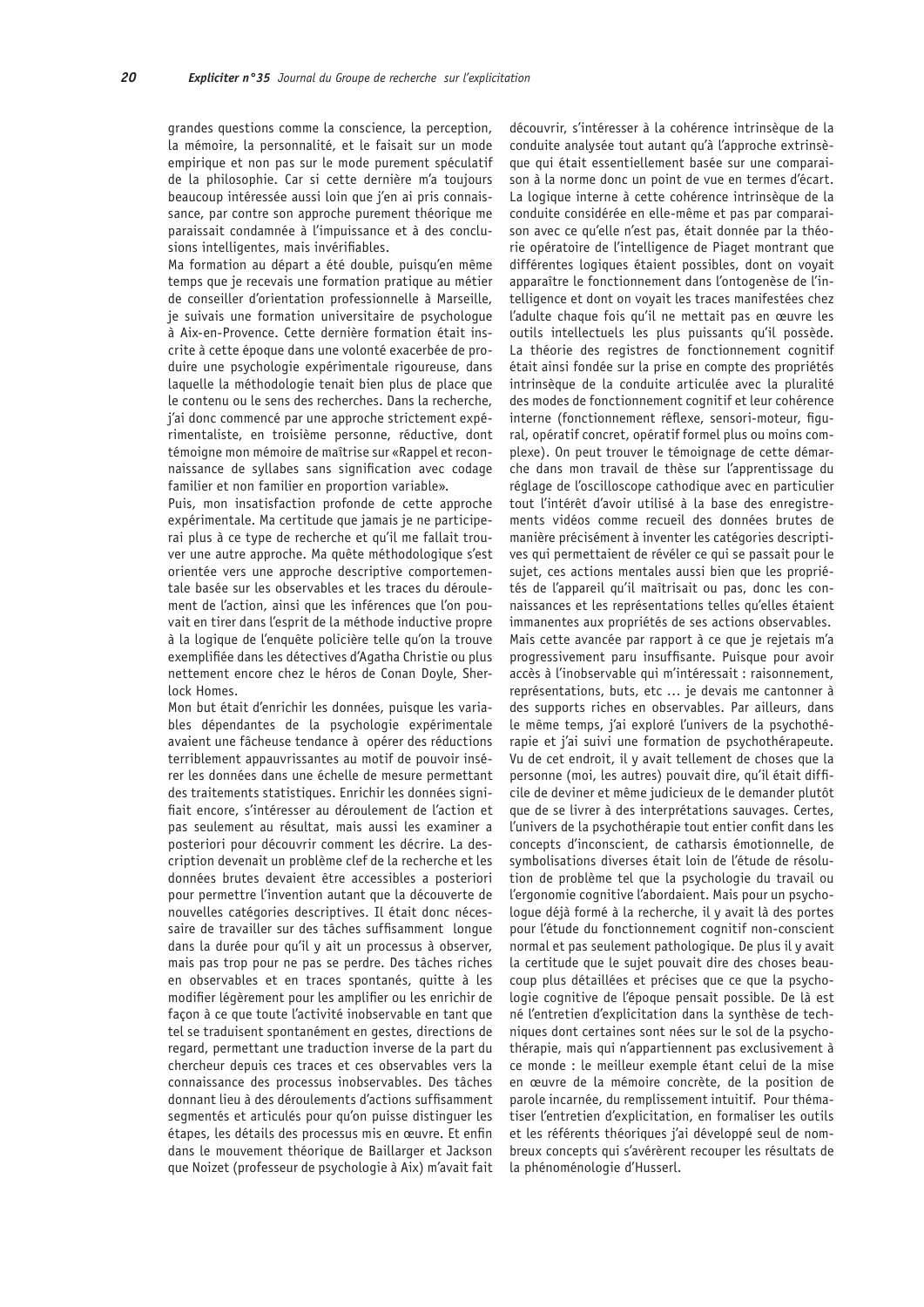Mais tout ce travail continuait à penser l'autre uniquement comme source d'information. Le fait de m'éloigner depuis trois ans la pratique de l'entretien au bénéfice d'une écriture d'explicitation descriptive, m'a conduit à me confronter à ma propre expérience comme source de données, à mon propre travail de me rapporter à moimême comme pratique méthodologique rigoureuse et réglée. Suis-je alors parti hors de la recherche ? Hors de la démarche scientifique ? A supposer que ces dernières opinions soient vraies de la méthode mise en œuvre, il n'en reste pas moins que tout le travail de recherche engagé à l'heure actuelle sur le thème de la conscience, montre que pour qu'une théorie complète des activités cognitives soit développée il faut pouvoir coordonner les résultats de ce qui apparaît au sujet (son point de vue, en première personne) et ce que montrent les indicateurs comportementaux, neurophysiologiques ou statistique en troisième personne et auxquels le sujet ne saurait avoir accès sur le mode expérientiel. Si l'on veut intégrer ces deux points de vue, et je le rappelle aucune théorie ne sera complète qui n'aura pas intégré ces deux points de vue, alors il faut constituer des données sur le pôle de la première personne. Et comment les constituer autrement qu'à la mesure de ce dont un sujet peut prendre conscience?

Peut-on étudier la conscience, sans prendre en compte ce dont le sujet est conscient ou dont il peut devenir conscient. Quelles que soient les critiques méthodologiques sur les limites et les inconvénients du recueil de données subjectives, la seule réponse est : «d'accord, c'est critiquable, mais nous devons apprendre à acquérir ce type de données». Si c'est critiquable, comment pouvons-nous faire mieux ?

Depuis un siècle chaque fois que l'on a conclu que c'était critiquable, on en a déduit qu'il fallait s'arrêter de le faire. Et en conséquence, lui substituer une méthode plus objective, plus contrôlée même si elle n'apporte pas les données dont on aurait besoin.

Mais nous sommes maintenant le dos au mur, puisque cette stratégie de fuite n'est plus possible. Il n'est plus possible de continuer à répondre en esquivant le problème, en faisant autre chose en réponse à ces critiques, mais de trouver le moyen de faire mieux. De toutes les manières, nous avons maintenant conscience que nous avons besoin de ces données, qu'il nous faut les constituer de manière satisfaisante en tant que données subjectives puisque c'est de ces informations dont nous avons besoin pour corréler les deux points de vue.

La seule réponse possible à toute critique méthodologique est de continuer à travailler dans la même direction en essavant de perfectionner la démarche. Il n'y a pas d'exemple où une communauté de chercheurs s'étant attaqué à un problème ne produise pas des inventions, des perfectionnements, des dépassements de naïveté initiale, à condition de choisir de continuer à y travailler plutôt que de fuir le problème en faisant autre chose

La contribution qui suit essaie de clarifier ce qu'est le point de vue en première personne, ainsi que le point de vue en seconde personne et en troisième personne. Puis en ciblant principalement le point de vue en première personne, de voir ce qu'implique sa mise en œuvre pour

un chercheur, d'anticiper des naïvetés sur l'immédiateté apparente de la démarche, de décrire sommairement la complexité de la tâche de description et des questions de validations qui en découlent.

# Des tabous et des ressources

Quelles ressources pour développer non plus une technique d'aide à la verbalisation comme je l'avais fait pour l'entretien d'explicitation, mais une psychologie de la subjectivité, non pas avec des catégories d'observateurs, mais avec des catégories d'expérienceurs ?

En fait, j'étais depuis le début coincé par les messages éducatifs de ma formation universitaire : attention validité comportementale, restrictions sévères des interprétations, utilisation d'un échantillon multiple, plan d'expérience, traitements statistiques sophistiqués. Attention méfiez-vous, tout dans la recherche en psychologie est là pour vous tromper, pour vous abuser. Et le pire de tout : attention à l'introspection ! Ne vous rapportez pas à votre propre expérience, cela n'est pas scientifique, cela n'a aucun sens, aucune portée !

Faire de la recherche en psychologie, c'était être clivé par devoir.

Moi en tant que sujet, je dois, pour faire de la recherche, mettre de côté toutes mes expériences, tous mes vécus, ne pas confronter ce que dit la science psychologique à ce que je connais, à ce que je vis. Par exemple, pour pouvoir parler de logique naturelle il a fallu une levée de tabou qui a pris près de dix ans, et quand j'ai débuté dans la recherche en 1969, il était convenu que la genèse des opérations cognitive s'achevait à 14 ans avec l'accès au stade des opérations formelles selon Piaget. Oui mais que faire de ce que l'on observait dans la vie quotidienne, de ce que l'on constatait dans les apprentissages professionnels, de que l'on découvrait dans les étapes de la résolution de problème ! C'était alors des exceptions incroyables, que l'on nommait avec précautions, que l'on ne savait pas interpréter. Il y a eu dix ans d'élaboration du concept de pensée naturelle y compris en psychologie sociale. Mais le message de fond était bien celui des expérimentalistes, et tous le mouvement post-piagétien s'est fait sur la base d'une course à l'honorabilité méthodologique la plus stricte, même quand de fait on a pu s'apercevoir que cela n'ajoutait pas grand-chose aux données déjà obtenues.

# Quelles ressources pour développer une psychologie de la subjectivité, une psychologie en première personne

## 1/ Une ressource fondamentale et prioritaire : les prati $q \in \mathcal{L}$

De façon informelle, mais organisée, toutes les pratiques effectives : formation, enseignement, développement personnel, entraînement sportif ou musical, examen de conscience, prière, méditation, psychothérapie, psychanalyse, toutes les approches du travail sur soi et avec soi sont développées à travers leur manière de faire des connaissances, des savoirs faire, qui sont largement en avance sur la recherche. La difficulté première est qu'elles ne sont pas formatées pour être saisies conceptuellement, elles n'ont pas pour objectif premier d'être intelligible de l'extérieur, mais de tenter de répondre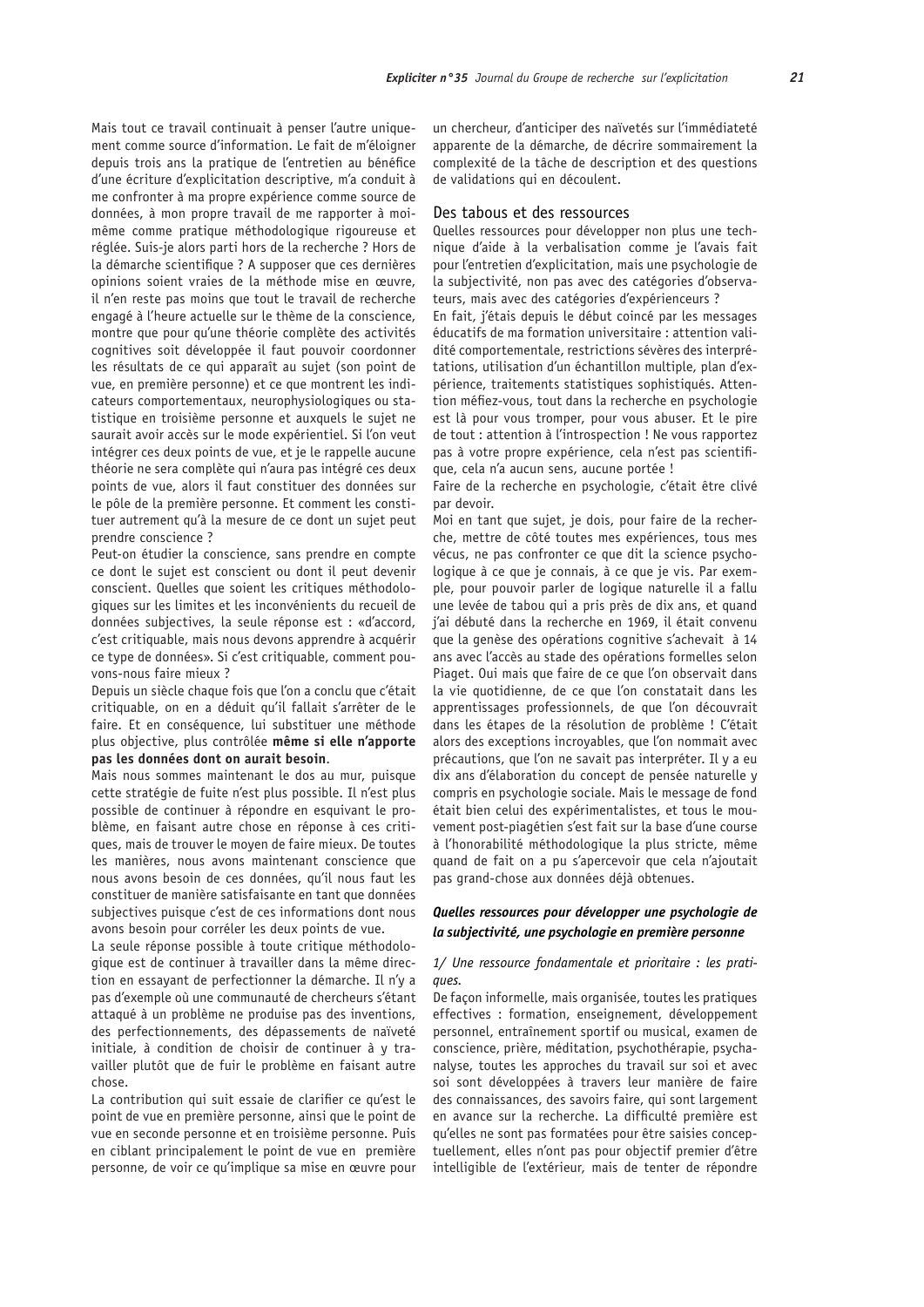22

de manière créative et efficace à un besoin, à l'atteinte d'un but. En conséquences, pour les connaître il faut les pratiquer, s'y former expérientiellement, parce qu'il n'y a pas d'autres chemins que cette manière expérientielle pour assimiler des savoirs qui ne sont pas formalisés et qui sont inscrit dans une pratique. Mais cette solution porte sa propre limite, car se former de façon expérientielle ce n'est pas seulement acquérir du savoir, c'est se transformer, devenir un autre, et cet autre a-t-il encore la motivation pour parler de ce qu'il a maintenant assimilé ? Par exemple, comprendre le travail sur l'inconscient en faisant une thérapie, puis en ayant une pratique de thérapeute, conduit à assimiler de nouvelles connaissances, à maîtriser des outils, des savoirs faire, mais peut conduire à donner plus d'importance à la psychothérapie qu'à la formalisation des concepts inclus dans les pratiques. Le voyage vers l'appropriation des pratiques peut être à sens unique, sans retour vers la recherche, simplement par absorption dans la nouvelle activité qui peut même se révéler à certains comme plus adéquate à leur vocation. Pratiquer la méditation, bouddhiste ou pas, donne des outils pour faire attention à son monde intérieur de façon disciplinée et efficace, mais peut conduire à disqualifier tout intérêt pour la recherche scientifique. Apprendre des techniques d'aide au changement à travers des procédés aussi formellement établit que sont les modèles de la programmation neuro linguistique peut conduire à devenir un très bon praticien, mais aussi à ne pas voir que cette pratique dans son efficacité même pose de nombreux problèmes sur ce qui la fonde, sur la description effective de ce que l'on fait quand on pose ce type d'acte. Le développement de ces techniques d'intervention n'a quasiment pas alimenté de programme de recherche. Et quand c'est le cas, c'est le plus souvent dans le seul esprit d'établir une évaluation de son efficience.

J'ai fait un tel voyage pour beaucoup de pratiques, et je sais maintenant qu'elles m'ont beaucoup inspiré. Cependant, elles ne contenaient pas de théorisation directement exploitable et je ne sais pas encore comment je ne me suis pas laissé complètement absorbé par l'une ou l'autre. Qu'est-ce qui fait que j'en suis revenu pour poursuivre le travail de recherche ? Je prends conscience que les transferts depuis les pratiques que j'ai assimilées, m'ont demandé de nombreuses années, souvent ces transferts s'opéraient en acte avant que j'en aie pris conscience et que je les nomme dans le travail d'auto explicitation formalisante que j'ai entrepris et qui a produit entre autres l'entretien d'explicitation. Certaines choses que j'ai développé, je ne suis pas capable de l'attribuer à une influence particulière, sinon globalement un intérêt pour la description du monde intérieur que l'on retrouve dans de nombreuses pratiques. Quelques fois c'est l'inverse, j'ai anticipé des sources qui auront plus tard pour fonction, non pas de me révéler quelque chose, mais de me confirmer dans mon cheminement. Par exemple, je ne prends conscience que maintenant que ce qui sous-tend l'idée de l'explicitation, c'est ce que je peux maintenant appeler a posteriori une psychologie phénoménologique. Au point qu'en les découvrant chez Husserl, je constate que je les aj déjà développé avant de le lire, que depuis longtemps avant de connaître la phénoménologie je pratiquais la théorisation dans un style phénoménologique (la position de parole, l'activité réfléchissante, le ressouvenir et la présentification par exemple, les distinctions entre parler de x, penser à x, faire x).

#### 2/ Ressources universitaires de la fin du 19ème siècle.

Le second ensemble de ressources est déjà au format de la recherche, sauf qu'aucun d'entre nous n'a recu une formation directe dans ce domaine. Il s'agit des travaux qui se sont orientés vers le point de vue en première et seconde personne à la fin du 19<sup>ème</sup> siècle : introspection expérimentale systématique et la phénoménologie de Husserl.

# Laquelle des deux est-elle la pire ?

- L'introspection n'a cessé de faire l'obiet de critiques incessantes jusqu'à être réduite au silence total (Vermersch, 1996c, 1999a). Ces critiques étaient-elles fondées, justifiaient-elles cet abandon apparent ? Je dis apparent puisque l'introspection est revenue en force avec les questionnaires et les verbalisations. Seulement au lieu de s'intéresser à ce que fait le sujet pour répondre aux questions qu'on lui pose, on ne prend en compte que sa réponse qui elle est publique et donc scientifiquement utilisable ! Quelle hypocrisie !

En fait, l'introspection a donné des résultats consistants, reproduits par d'innombrables chercheurs avec des résultats stables. Mais les données étaient tellement à contre pied de ce à quoi on s'attendait qu'on a été débordé par les interrogations qu'elles apportaient. Les résultats étaient beaucoup trop fort pour les connaissances de l'époque !

De plus, ma critique, est que pour être méthodologiquement correcte ces recherches en sont restées au point de vue en seconde personne, c'est-à-dire à ce que d'autres que les expérimentateurs verbalisaient. Les chercheurs n'exploitaient pas leur propre expérience, et même quand ils étaient les sujets d'expérience pour leurs collègues, ils n'ont pas étudié les actes qu'ils accomplissaient pour produire ces descriptions. Ainsi, avec un bémol pour Titchener qui a entr'apercu le problème, ils ne se sont pas servis de l'introspection pour étudier la pratique de l'introspection. Ils n'ont pas cru ou pas compris qu'il n'y avait de solution que dans l'auto référence de l'introspection à sa pratique : chaque objet d'étude étant en même temps l'instrument d'étude, et le perfectionnement des instruments passant par leur étude en tant qu'objet.

- La phénoménologie de Husserl était (est ?) fondamentalement hostile aux sciences empiriques et encore plus à la psychologie, que cet auteur n'a cessé de rejeter contre tout rapprochement possible pour défendre sa nouvelle discipline naissante.

Se servir de la phénoménologie pour élaborer une psychologie empirique, serait-elle une psycho phénoménologie est aller contre la volonté expresse de Husserl. Pourtant si l'on dissocie différents aspects il est possible de dire qu'il n'y a pas d'auteur plus proche de ce que je cherche à faire. Mais pour tenir ce point de vue, il faut éliminer ce qui dans ses positions tient en fait à l'histoire sociale et institutionnelle de la formation de La psychologie contre la philosophie en Allemagne (Vermersch, 1998c; Vermersch, 1998b). Il faut aussi distin-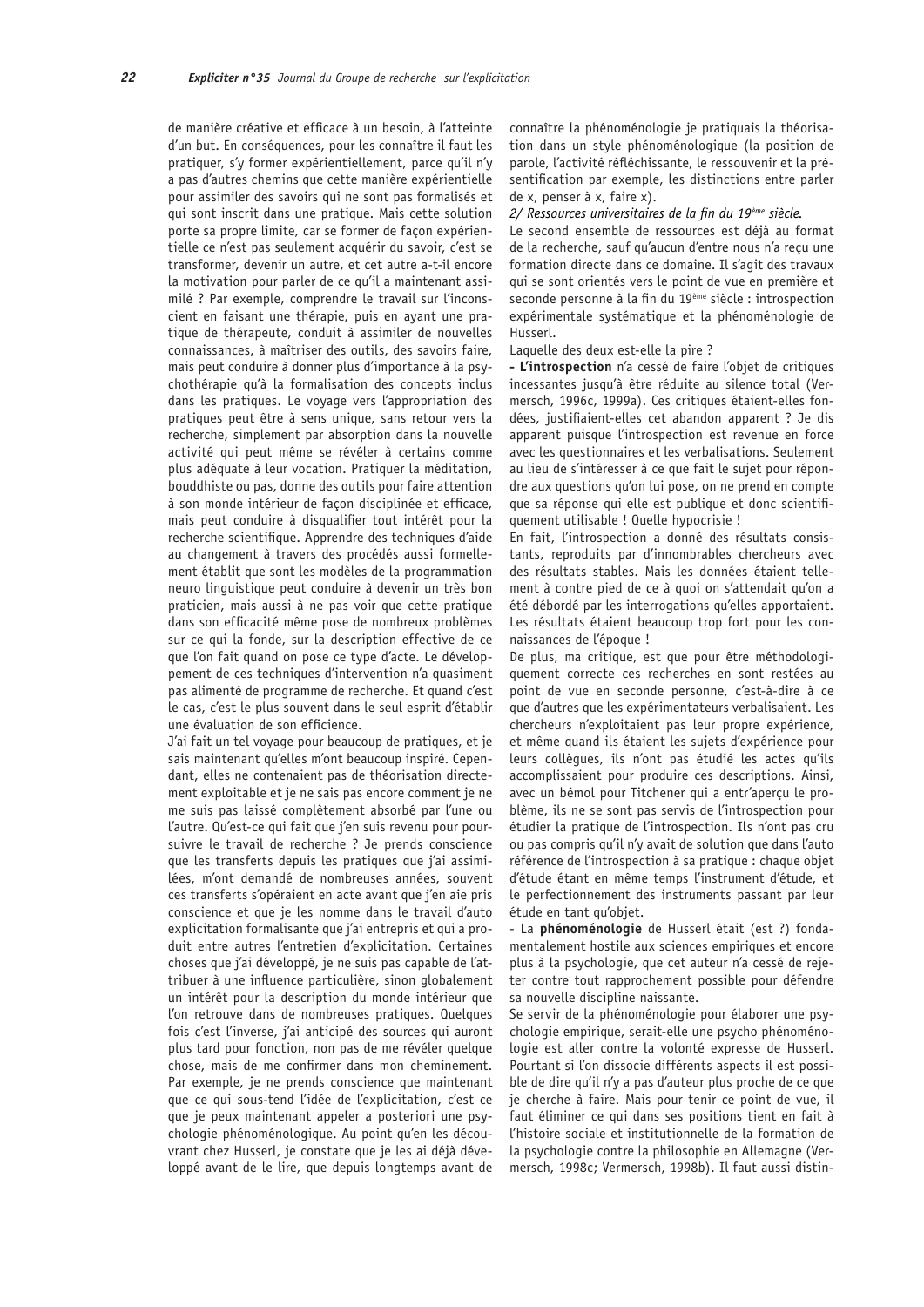quer la méthode phénoménologique dans sa pratique proprement dite du programme de recherche poursuivit par Husserl. Son programme est obstinément celui d'une recherche de fondation), et à partir de là d'une explicitation de la généalogie de la logique depuis ce qui échappe directement à la conscience réfléchie (le champ de pré donation), jusqu'aux actes logiques les plus élevés que l'on trouve dans la pratique scientifique comme la généralisation(Husserl, 1991, 1970) et (Husserl, 1957 (1929)). Il est clair que l'on peut avoir d'autres programmes de recherche que celui-là, toute recherche n'a pas besoin d'être fondationnelle. Si l'on prend en compte non pas les points de vue doctrinaux, ni si l'on cherche à suivre son programme de recherche, et que l'on va à la méthodologie, à la pratique de la description et de l'analyse phénoménologique), alors là il y a beaucoup d'indication utilisable, sur l'attention, sur le ressouvenir, la présentification, l'intuition, l'authenticité, etc.

J'en suis donc arrivé à vouloir développer une psychologie qui réintroduise une méthodologie qui fasse appel au point de vue en première personne, sans que cela puisse être exclusif des autres points de vue. Mais dans ce texte, je suis plus préoccupé de clarifier ce que peut être une méthodologie en première personne, que de fédérer les différents points de vue nécessairement complémentaire.

## Présentation des différents points de vue.

Première définition des concepts de point de vueen première, seconde, troisième peronne.

Le point de vue en première personne est celui qu'un sujet peut exprimer à partir de son propre point de vue, grammaticalement en Je. Ce point de vue est unique, en ce sens qu'il ne qualifie que celui qu'un sujet a par rapport à lui-même. On désigne par point de vue en seconde personne ce qu'une autre personne que moi exprime à partir de son point de vue. Je ne peux jamais rejoindre avec certitude l'expérience de l'autre telle qu'il l'a vécu. même si quelques fois la fusion empathique peut me donner ce sentiment.

Ce second point de vue est donc à la fois très proche du précédent puisque dans les deux cas il s'agit de l'expression d'un sujet par rapport à son point de vue propre. Il est alors tentant de les rassembler dans une dénomination générique «du point de vue en première personne». Mais ce faisant on tient une position de nulle part, on occulte le fait qu'il y a un sujet qui parle et que par rapport à lui, la première personne, c'est lui, et que tout ce qu'il vit et distinct dans son expérience directe de ce que les autres vivent, et que ce que vivent les autres est pour lui un point de vue en seconde personne auquel il n'a accès que par leurs manifestations verbales et non verbales. Dès que j'introduis la présence réelle d'un sujet qui s'exprime, par exemple moi qui écris en ce moment, le point de vue en première personne est le mien, il n'y en a pas d'autres pour moi, les autres points de vue sont ceux d'autres personnes que moi. Dès que j'introduis un intervenant, un médiateur, un chercheur, un entraîneur, un psychothérapeute, le point de vue en première personne est celui de ce professionnel, et ce que dit son «client», «son informateur», «son sujet d'expérience ou

d'enquête» est un point de vue en seconde personne par rapport à lui qui écoute, analyse, et peut-être intervient.

Le point de vue en première personne, est un point de vue personnel, mais il peut s'exprimer suivant des domaines de verbalisation et des positions de parole très différentes. J'ai tendance, en référence aux recherches que je mène actuellement à privilégier la description du vécu, la description des actes cognitifs, le repérage des états -en particulier pour mieux cerner les émotions-, mais le point de vue en première personne peut porter sur l'expression d'opinions, de commentaires, de jugement, de croyances, de valeurs, de connaissances, de théories etc. De la même manière, l'expression peut se faire dans des positions de parole très diverses, elle peut, par exemple, se faire en relation avec une expérience vécue singulière, dans un authentique remplissement évocatif, dans une réelle présentification de ce dont on parle, mais il peut aussi se faire sur des modes mixtes, impurs, inauthentiques, dans des formulations non reliées au vécu, ce qu'Husserl appelle le mode vide, signitif, purement conceptuel (Vermersch, 1994, 1999b).

Réponses du suiet et point de vue en première personne:

Souvent le point de vue en première personne est attribué au fait que le suiet réponde de manière différenciée à la présence ou l'absence de perception d'un stimulus (comme des mesures de seuils sensoriels en psycho physique), ou oui / non à une échelle d'évaluation cf. par exemple (Velmans, 1991). Certes, c'est bien le sujet qui répond, en ce sens on fait appel à la subjectivité, mais d'une part il s'agit d'un point de vue en seconde personne puisque ce n'est pas le chercheur qui répond mais son sujet, d'autre part la participation du sujet est réduite à sa plus simple expression, il ne lui est demandé qu'une réaction différenciée, dont la trace sera fondue dans un modèle statistique loin de toute expression directe du suiet sur son expérience.

Le point de vue en première et seconde personne n'est pas défini par le seul fait que ce soit le sujet qui réponde, car alors toute la recherche expérimentale pourrait s'inscrire dans ce paradigme puisqu'on ne sait pas encore se passer des réponses d'un sujet pour faire de la psychologie.

Il est défini par le fait que ce qui est dit, déploie l'expérience vécue dans ses différences facettes, et inversement que les différentes facettes qui peuvent être exprimées se rapportent à une expérience effectivement vécue et donc par définition singulière. Le fait qu'un sujet exprime une théorie ou fait des commentaires sans se rapporter à une expérience vécue qui la documente n'est pas de la recherche du point de vue en première personne, pas plus qu'en seconde personne.

Il y passage à la limite dans des vécus ponctuels de détection comme dans la mesure de seuils sensoriels, même s'il est toujours possible d'essayer de documenter dans le vécu de la personne à quoi elle reconnaît que c'est plus intense ou moins intense, chercher à susciter une verbalisation sur l'acte même de reconnaissance et d'évaluation d'un jugement perceptif élémentaire. En quelques sortes, tout ce qu'exprime un suiet, appartient à l'expression de ce sujet, mais faire de la recherche en suivant un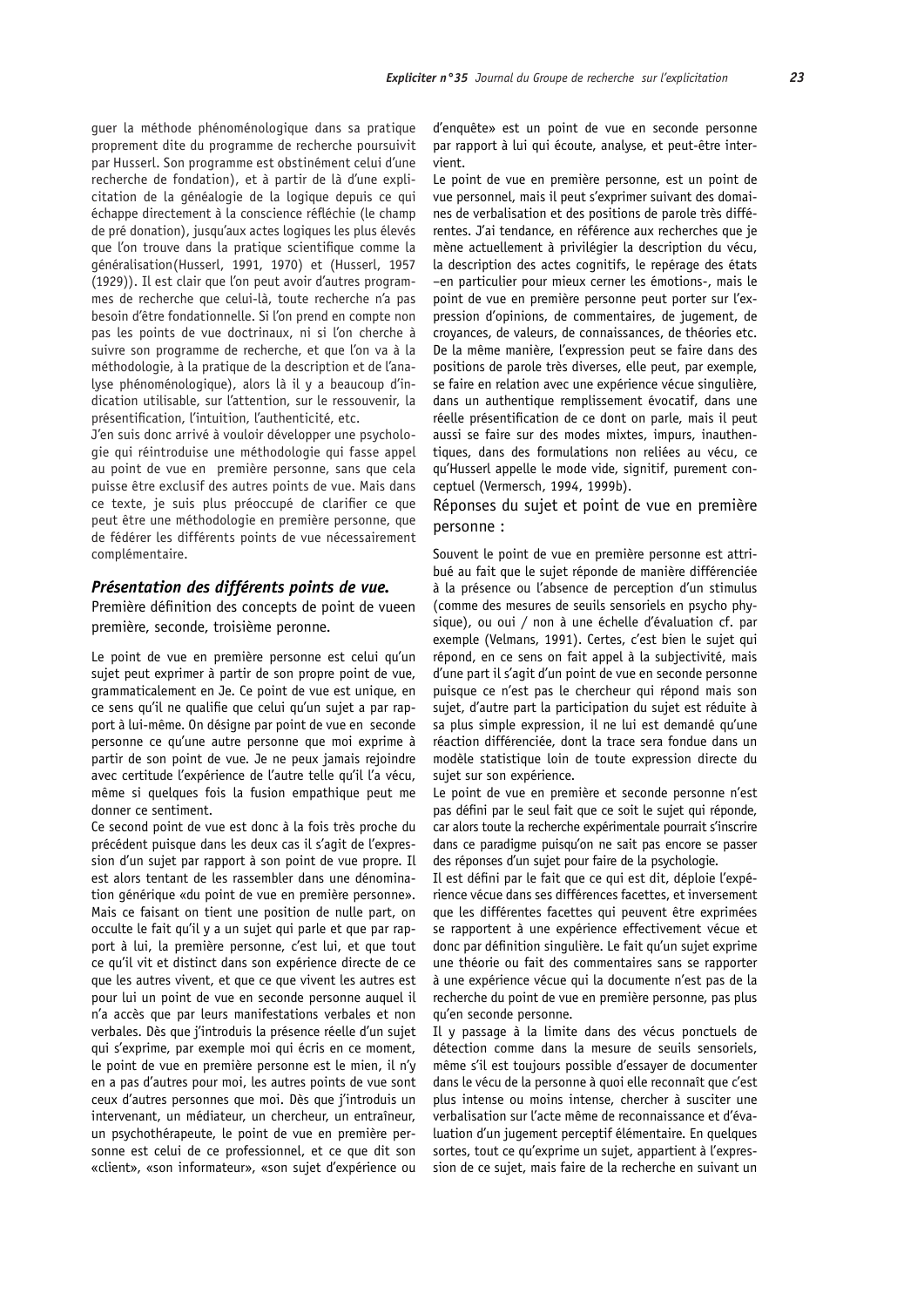point de vue en première personne consiste à viser une expression qui porte sur le vécu et qui parte d'un vécu singulier. Ce qui s'oppose à cette définition est donc tout ce qu'un sujet peut exprimer d'un point de vue de nulle part, sans référence à lui-même et à son vécu.

Le point de vue en troisième personne est ainsi qualifié parce qu'il ne s'occupe pas directement de ce qu'un sujet peut dire de son expérience. Par exemple, dans la recherche que j'ai conduit sur l'apprentissage de l'oscilloscope cathodique, je n'ai pris en compte que des traces et des observables, je n'ai rien demandé au sujet sur ce qu'il vivait dans la situation, sur les connaissances qu'il utilisait, sur la manière dont il s'y prenait pour effectuer le réglage. Je répondais à ces questions à sa place, à partir de ce que je pouvais observer de son comportement et movennant un cadre théorique piagétien qui donnait une interprétation arqumentée de ce comportement, puisque le sens de ce que l'on observe ne se livre pas de luimême. Ainsi la dimension subjective des raisonnements, des représentations, des connaissances, était reconstruite indépendamment de ce que tout sujet aurait pu en dire. Dans cet exemple, la dimension subjective de la cognition m'intéresse, elle est mon objet de recherche, mais je la documente uniquement par inférence à partir des traces et des observables. En règle générale, le point de vue en troisième personne s'inscrit dans un programme de recherche privilégiant l'étude de mécanismes ou de lois réputées inconscientes ou sub-personnelles, et donc a priori on préjuge que ce que le sujet pourrait dire n'a de toute manière aucun intérêt ou pertinence. Simultanément, il s'agit souvent de recherches qui privilégient un idéal de rigueur méthodologique, plus qu'un idéal de sens de ce qui est recueillit comme données. Au pire, se rajoute le fait que ces recherches en troisième personne s'inscrivent dans une perspective épistémologique pour laquelle la conscience, l'expérience subjective, est évaluée comme un épiphénomène, ou bien comme hors d'atteinte scientifique. La plupart du temps le point de vue en troisième personne est tenu implicitement, par défaut, plus que par conviction comme c'est le cas dans le béhaviorisme strict.

Les points de vue en première et seconde personne ont été de fait exclusif du point de vue en troisième personne et réciproquement. Le retour à la prise en compte de la verbalisation a produit une timide réapparition du point de vue en seconde personne. On voit bien dans le développement de la psychologie cognitive, que se priver totalement de ce que le sujet pouvait dire de sa propre expérience était intenable. Mais si l'on se fie à un ouvrage de référence comme la première édition publiée en 1984 de «Protocol Analysis : Verbal reports as data» (Ericsson & Simon, 1993) ce retour a été difficile. Les auteurs passent un temps considérable à établir la scientificité de ce qu'ils proposent et se limitent à la verbalisation concomitante : le célèbre «penser à haute voix» et à des techniques de questionnement très limitées. Et d'autre part ils sont muets sur le rapport du sujet qui parle à ce sont il parle, l'idée même des actes que ce sujet doit produire pour le faire, ou la position que le sujet a par rapport à ce «juste passé» sont systématiquement occultés.

Comme je l'aborderai dans la partie sur les questions de validation, la validation des points de vue en première et seconde personne doit nécessairement être étayée par une triangulation avec des données comportementales indépendantes, donc en troisième personne. Réciproquement, il s'avère impossible d'établir le sens des données en troisième personne sans se référer aux deux autres points de vue. Si cette référence n'est pas explicite dans les articles, elle y est omniprésente comme présupposés non formulés et allant de soi : soit que le chercheur v ait introduit implicitement son propre vécu comme source interprétative, soit que la subjectivité des auteurs de références produise une idéologie qui nous coupe de notre propre référence interne clairement explicitée.

Variations sur la pratique des points de vue en

#### première et seconde personne.

Jusque-là j'ai pris comme étant équivalent le point de vue en première personne et un mode de travail autonome, seul ; de même j'ai aussi assimilé point de vue en seconde personne comme nécessairement assisté par une médiation puisque le sujet n'est pas expert dans la description de son propre vécu.

Il est possible de pratiquer de nombreuses variantes de ces deux points de départ.

- La médiation appliquée au chercheur en première personne.

Ainsi, il est tout à fait possible pour un chercheur qui pratique une méthodologie en première personne de se faire assister par un interviewer, et par exemple de recueillir des données sur son vécu à l'aide de l'entretien d'explicitation, de techniques de PNL, du focusing, et bien d'autres. Dans le temps d'accès à sa propre expérience et son expression descriptive, il est assisté. Il peut encore dans cet esprit-là confronter sa description écrite autonome et la description produite avec assistance. Cependant, s'il peut se faire assister dans le temps de recueil des données, leur exploitation le reconduit à la position en première personne radicale dans la manière dont il se rapporte à la description de son vécu. Le travail en entretien, ou sous toute autre forme de médiation, va initialiser un processus de réfléchissement qui ne va pas stopper quand la situation interactive s'interrompra. Comment le chercheur va intégrer au fur et à mesure les nouveaux matériaux qui vont continuellement surgir ? On retrouve là toute la compétence que j'essaierai de détailler plus loin, du travail avec soi et sur soi.

#### - Le groupe de co-chercheurs en première personne

Ce que nous avons beaucoup pratiqué, à la fois dans le Groupe de Recherche sur l'Explicitation dans les séminaires d'été et dans le groupe de pratique phénoménologique, c'est le rassemblement autour d'un même thème de recherche, d'un groupe de personnes qui ont l'expérience de la recherche à des degrés divers et la pratique de l'explicitation ou/et de la description phénoménologique. Chaque personne est alors responsable de la description de sa propre expérience, tout en pouvant la confronter et la partager avec d'autres personnes dans le même rôle (modulo le statut de chacun, et son expérience, il ne faut pas être naïf sur les phénomènes de groupe).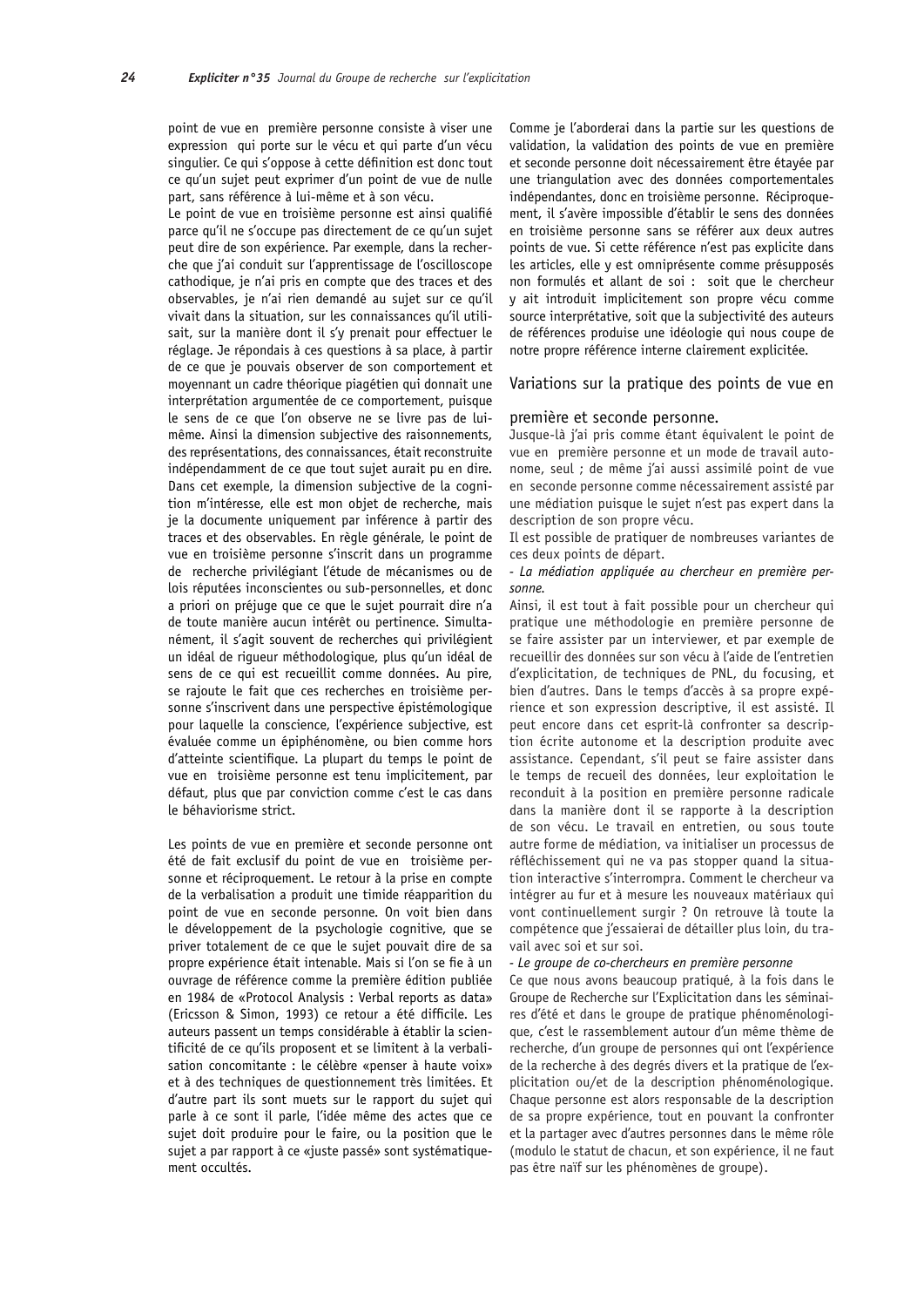Quand on veut s'assurer une bonne qualité d'indépendance des descriptions, chacune d'entre elle est écrite avant tout partage. L'intérêt de cette démarche n'est pas tant de chercher à corroborer une description par la manifestation de concordances obtenues de manière indépendante, que de faire surgir la variété des manières de vivre une expérience objectivement décrite comme identique pour tous. Non seulement des différences de modes de représentations, des différences de focalisation attentionnelle apparaissent entre les personnes, ce qui permet de ne pas passer à une généralisation sur la base de sa seule expérience, mais c'est l'occasion de découvrir que là où cela nous paraît aller de soi, l'autre peut n'avoir aucune expérience. A posteriori, la découverte de l'expérience des autres peut quelquefois faire découvrir une direction d'attention que l'on ne savait pas pouvoir explorer, et l'on découvre après coup que cette facette de l'expérience existe chez moi aussi, mais quelquefois ce n'est pas le cas. Ce qui paraissait universellement partagé d'office se découvre comme une possibilité inégalement partagée.

Ce mode de travail en groupe de co-chercheurs a l'immense intérêt de mettre en évidence des faiblesses inhérentes à l'approche en première personne sur deux points en particulier :

. Quand l'expérience de l'autre est trop loin de ce qu'un participant connaît (en référence à sa propre expérience) ou même de ce qu'il peut imaginer, souvent la réponse initiale, forte, irrépressible, quasiment pulsionnelle est d'en nier la possibilité, de rejeter même le fait de son existence, quitte à imaginer que l'autre ment, se ment à lui-même, n'est pas honnête dans sa manière de faire l'expérience etc. (ces énoncés ne traitent pas d'événements imaginaires, mais de faits vécus dans ces groupes). La différence de l'autre suscite des réponses réactionnelles passionnelles, comme si sa propre existence était menacée par la différence, comme si le fait que l'autre fonctionne différemment, menacait l'identité. Dans ces cas-là, nous avons souvent constaté des scénarios où deux personnes face à face se clament à la fiqure ce que doit être l'expérience, et la seule issue est la médiation d'un autre membre d'un groupe qui interrompt le face à face direct pour le remplacer par la verbalisation séparée de chaque vécu. Dans ces cas, seule une personne jouant le rôle de médiateur / régulateur du groupe permet d'avancer. On peut ainsi constater qu'un des obstacles puissant au développement d'une recherche en première personne est le refus de la différence, ou l'attachement à son propre point de vue comme étant la seule expérience possible. On voit aussi qu'il y a une grande différence entre la pensée qui accepte le principe de la différence et la réaction personnelle réactive, émotionnelle, à l'apparition de la différence. En effet, dans un premier temps le plus souvent, la différence n'est pas vécue comme position de différence à partir de laquelle je peux envisager un accroissement de la variété des descriptions, mais plus comme une provocation personnelle directe vécue sans distance.

Il est intéressant d'envisager le cas particulier de deux descriptions contradictoires.

. Quand deux descriptions contradictoires d'une même expérience sont affirmées, par exemple : c'est instantané contre c'est relativement lent ; j'ai deux émotions en même temps versus il n'est pas possible d'avoir deux émotions en même temps ; l'expérience du Je est sans cesse morcelée / l'expérience du je s'inscrit dans une continuité ; je perçois une suite, une rétention de l'odeur / il n'y a pas d'impression rétentionnelle de l'odeur ; je fais l'expérience des qualités de la temporalité versus je n'ai aucune expérience de cela dans mon vécu ... Dans ces cas d'affirmations contradictoires frontales, il s'est avéré la plupart du temps impossible de s'en sortir au moment même, impossible de vérifier si les critères sont les mêmes ou sont subtilement décalés, impossible de vérifier si la position d'observateur est la même et que la différence ne provient pas d'un présupposé implicitement affirmé. Cela n'a été dans les meilleurs cas que beaucoup plus tard, que l'un ou l'autre lâche son affirmation pour évaluer les termes de la description qu'il avait produit : j'affirme que c'est instantané, comment critérier cette propriété ? Ce faisant, je peux découvrir différentes choses : le terme que j'ai utilisé s'est présenté comme un prêt-à-penser, et sa formulation n'a pas vraiment fait l'objet d'une appréciation de son adéquation à mon expérience ; ou bien que la formulation qui serait juste est difficile à trouver. Avec plus de recul, on peut évaluer que la description d'impression de durée ou de vitesse est difficile, qu'elle est aussi relative que la sensation de froid ou de chaud en fonction de la température qui précédait le moment où l'on a plongé les mains dans un baquet à température constante.

Ces descriptions contradictoires font donc ressortir les problèmes de description, l'envahissement de formules toutes faites familières dont on n'a pas pris le temps de vérifier l'authenticité, de critères des jugements présents dans la description et non clairement explicités, la présence inapercue de présupposés affirmés avec force et auxquels ma vie semblent liée ! La manière d'apprendre à gérer les descriptions contradictoires dans un groupe de co chercheurs est probablement la plus grande difficulté méthodologique que l'on rencontre dans les recherches en première personne. Mais ces difficultés quand on commence à les mettre à jour, à les cerner dans le détail, montrent à la fois où se situent les problèmes de description, et les moyens de contenir, de prévenir ces problèmes pour une meilleure production de données. Ce qui à l'heure actuelle peut apparaître comme des problèmes sauvages, difficiles à résoudre dans ces premiers essais, si nous les abordons dans l'esprit où de toute façon il nous faut apprendre à les dépasser, à y remédier (et non pas à renoncer en allant faire autre chose) a le mérite au contraire de pointer nettement vers les premières couches de difficultés que l'on résoudra en particulier par la mise en place systématique d'une fonction de médiateur des subjectivités co présentes. - les variations de position (aussi bien pour le point de vue en première qu'en seconde personne).

Ce qui a déjà été beaucoup utilisé dans la recherche c'est ce que j'appellerai : la première personne de substitution. Il s'agit de demander à une autre per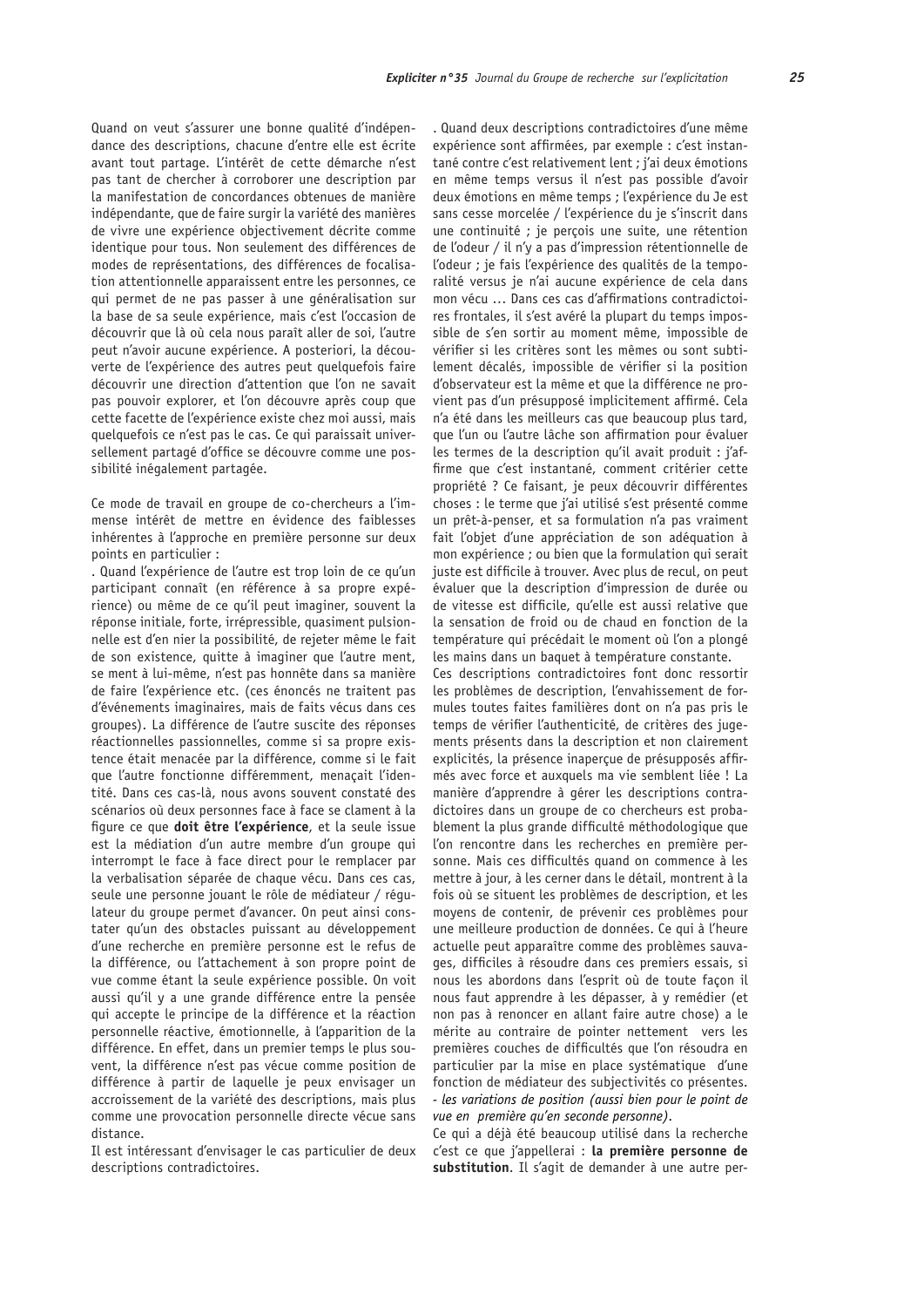sonne, comparable sous quelque critère que ce soit à celle qui est étudiée, de s'exprimer comme si elle été à sa place, ou par exemple de dire ce qui se passe pour cette personne en référence à sa propre expérience. (Nisbett & Wilson, 1977) par exemple, utilisent des observateurs d'une situation de psychologie sociale où le sujet est manipulé à son insu, pour comparer ce qu'ils disent de ce qu'il se passe pour le sujet et ce que le sujet dira en verbalisation introspective. Ils s'en servent pour montrer que les deux disent la même chose et de manière également inexacte et incomplète, d'où ils en déduisent que l'introspection n'existe pas. Sauf que les seules questions qu'ils ont posées ne sont précisément pas des demandes de description mais des demandes d'explication, ce qui ne permet pas de conclure sur l'introspection des sujets, mais sur leurs connaissances naïves et spontanées en matières de causalité. Dans le travail fait dans le domaine de la conduite d'installation nucléaire au simulateur conduit dans le cadre de l'IPSN (Jeffroy, Theureau, & Vermersch, 1998) nous avons demandé à un expert de visionner les enregistrements d'une situation de conduite et de se mettre à la place de l'opérateur pour nous dire, selon lui, qu'est ce que faisait cet opérateur, qu'est-ce qui le motivait à choisir telle action ou telle autre etc ... Mais de fait, le résultat a été plutôt décevant, et a été surtout utile pour clarifier l'intelligibilité des aspects techniques de la conduite, et très peu sur ce que l'opérateur pouvait avoir en tête.

Dans le domaine thérapeutique, ce jeu de déplacement de rôle est bien connu, depuis le travail de Moreno, ou le travail de gestalt inventé par F. Perls où le suiet change de fauteuil (la hot chair) pour s'exprimer à la place d'une partie de lui-même, à la place d'un symptôme, à la place d'une autre personne etc ... Dilts, a multiplié ce genre de déplacement de position intérieure. Par exemple, le travail d'aide au changement utilisant une grille de neuf position en carré. Le sujet est au centre, là où il a son problème, dans le présent. La ligne de places qui est devant lui représente des positions dans l'avenir, celle derrière des positions du passé. La colonne sur laquelle il est, représente des places où il s'est situé (comme enfant par exemple, derrière lui), où il se situera dans l'avenir où se situe son changement. La colonne à sa gauche représente sa propre position d'observateur distancié de lui-même. Ainsi, il peut prendre la position en arrière à gauche pour observer ce qu'il est maintenant tel que l'enfant qu'il a été (à un age donné) le verrait en prenant du recul comme s'il regardait un adulte qu'il ne connaît pas. La ligne à droite représente les places appartenant à d'autres personnes que lui : par exemple il peut dans la ligne du présent positionnée à sa droite un parent, un proche, une personne de son monde professionnel suivant la pertinence de son problème, pour découvrir comment cette personne le voit dans sa situation actuelle (en fait, bien sûr, comment lui se voit, quand il se représente être à la place de cette personne et quand il imagine se voir, considérer son problème, telle qu'il imagine que cette personne le voit ou le verrait). L'efficacité thérapeutique de ce genre de travail est remarquable, et ce type de technique fait partie de la formation de base de tous les psychothérapeutes qui mobilisent des techniques d'aide active (cela exclut donc les psychanalystes orthodoxes). Une des choses des plus fascinante que ce type de déplacement de point de vue par rapport à soimême produit, provient précisément du rapprochement de parties de soi-même qui habituellement ne se rencontrent pas dans un même présent, et cette rencontre engendre des informations sur les ressources que le suiet possède mais qui apparaissent nouvelles dans leur rapprochement conscient. Le modèle husserlien de l'attention, prévoit que le changement de direction de visée produit des découvertes, fait ressortir des thèmes de l'arrière plan, son modèle est basé sur l'image d'un rayon attentionnel qui part toujours du Je et vise une focalisation, un objet parmi d'autres. En fait dans ces déplacements de point de vue que j'évoque ici, ce n'est pas la visée du rayon attentionnel qui est modifié, mais plutôt le Je à partir duquel il émane, et il est précisément possible de jouer intérieurement avec ces positions.

Il m'est difficile ici de m'étendre sur le foisonnement de techniques thérapeutiques basées sur la découverte d'une situation à travers un changement de point de vue où l'on quide le sujet à se découvrir à partir d'autres positions que de fait il possède en lui. Dans ce que je suis en train de suivre comme fil conducteur, je voulais simplement évoquer des variations possibles d'exploration des positions en première personne. La constante de ce mode d'exploration est la nécessité d'une médiation qui réalise un quidage attentif d'une position vers une autre. A ma connaissance, ces possibilités n'ont pas été utilisées dans le cadre de la recherche. Mais le fait qu'elles soient possibles et qu'elles aient été activement expérienciées est une mine de données sur la phénoménologie du moi, et des parties de soi-même, de l'altérité à soi-même etc ...

# Interprétation épistémologique et méthodologique de la première personne.

Reprenons le fil du point de vue en première personne seul. Comme je l'ai indiqué précédemment il peut être entendu d'un point de vue épistémologique comme recouvrant toutes les démarches sollicitant l'expression du sujet sur sa propre expérience, qu'elle soit le fait de celui qui fait la recherche ou de ceux qui lui servent d'informateurs. Plus radicalement, d'un point de vue méthodologique, le point de vue en première personne est celui du chercheur.

Je veux maintenant explorer cette position radicale, et ainsi préciser un certain nombre de points pour pouvoir mieux promouvoir et défendre la cohérence, la nécessité de recherches radicalement en première personne.

Je me situe bien ici dans le cadre de la recherche, de l'essai de produire des connaissances nouvelles et de les valider, d'en rendre possible la validation. Dans ce cadre, il faut donner sa place exacte au chercheur. Dans une recherche qui utilise le point de vue en première personne, cette personne, il n'y en a directement qu'une : le chercheur lui-même. En ce sens, pris au de manière stricte, la recherche selon un point de vue en première personne est celle qu'un chercheur conduit en saisissant, décrivant, analysant son propre vécu. Mener des interviews, recueillir les descriptions d'autres que lui, c'est mener une recherche avec des données en seconde personne. Dans ce dernier cas, l'expert en matière de recherche est bien le chercheur lui-même, et il y a une division du travail entre un sujet qui s'exprime sur son vécu (souvent à ce moment-là avec la médiation d'une technique d'interview, pour accompagner et aider le sujet dans l'exploration de son vécu) et un sujet qui recueille et traitera ces données dans le cadre de son activité professionnelle de chercheur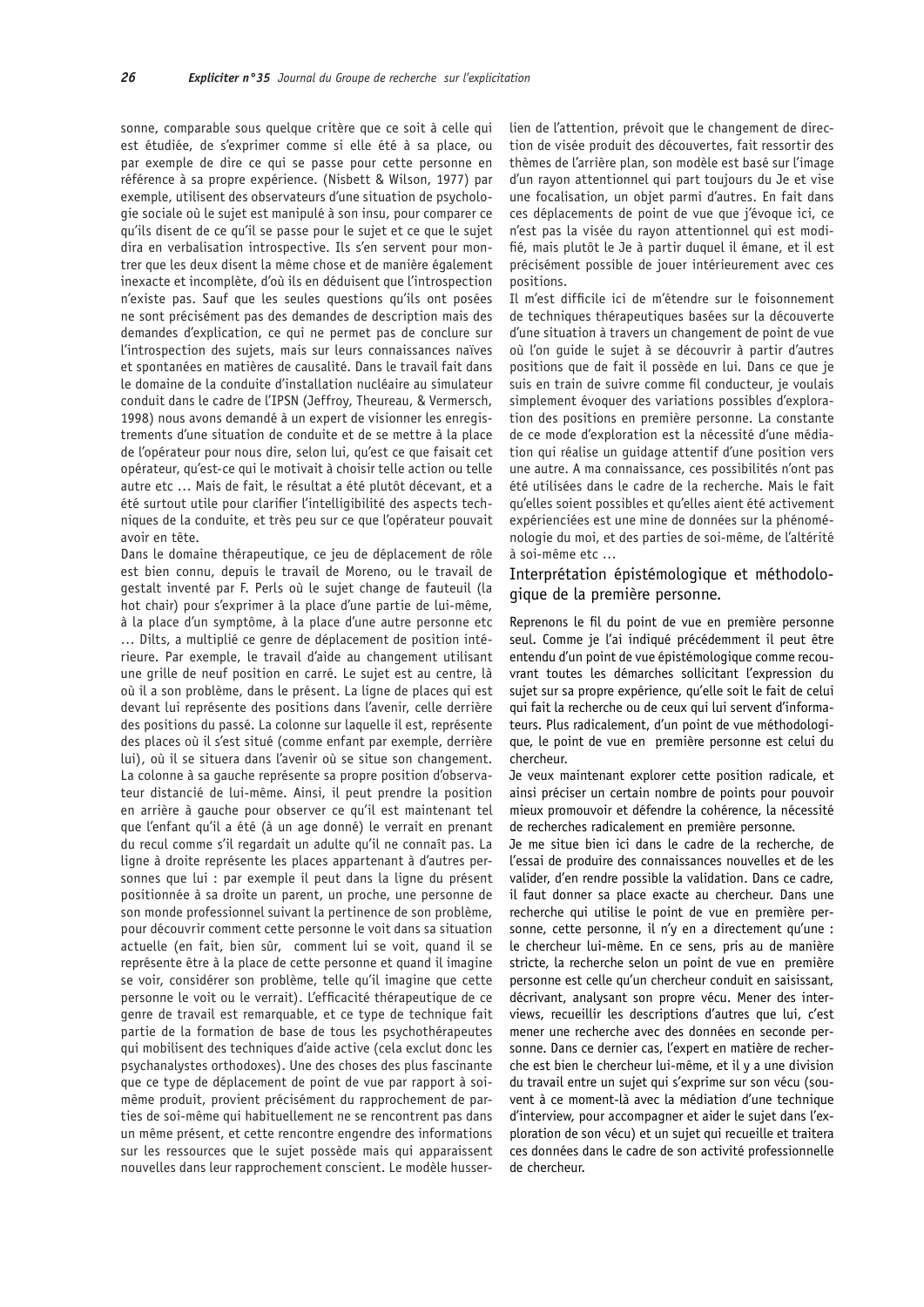- Que même dans des recherches en seconde personne, basées sur des informateurs, le point de vue en première personne du chercheur reste indispensable et fondateur.

Il y a donc une division du travail entre chercheur et «informateurs». Quand il y a ainsi division du travail, les données recueillies le sont donc en deuxième personne, mais où est le chercheur en tant que personne dans ce dispositif ? Est-il possible de travailler sur le développement d'un programme de recherche portant sur la dimension expérientielle subjective en laissant la subjectivité du chercheur hors du dispositif ? De mon point de vue, une seule démarche est véritablement cohérente : accompagner tout dispositif de recherche sur la psychologie de la subjectivité, de l'explicitation du point de vue du chercheur relativement à sa propre expérience. S'il ne le fait pas de facon formelle, il le fera de façon implicite, non intégrée à l'analyse des données et donc non questionnée.

Cependant, dans mon expérience personnelle actuelle, je prends conscience que j'ai de grandes difficultés à m'accorder à ce programme. Presque automatiquement, je démarre un travail par la saisie conceptuelle, par la lecture des travaux expérimentaux publiés, et ce faisant je m'oublie, j'oublie la référence possible à ma propre expérience et la nécessité de la constituer. Par exemple, récemment j'ai eu l'occasion dans le cadre du travail sur la modélisation de la conduite d'installation industrielle de prendre pour thème : la conscience globale de l'installation, de son état, de son fonctionnement en cours, de ce que les anglos-saxons nomment la «situationnal awareness». Ayant recueilli différents aspects permettant de définir ce concept, je me suis brutalement rendu compte que si je me rapportais à ma propre expérience, je ne savais pas exactement à quel vécu, à quelle signification incarnée pour moi cela renvoyait. Comment travailler avec un concept supposé décrire un aspect subjectif du vécu des agents de conduite, et ne pas savoir m'y référer dans ma propre expérience ? Ou plus, découvrir qu'il n'y a pas de remplissement de sens digne d'être rapporté. Des concepts, oui : alobalité syncrétique, holiste, systémique, synthétique, articulation des parties, notion de totalité et de totalisation etc ... De la référence expérientielle, non. Manifestement, le travail que je n'ai pas encore accompli est de prendre le temps d'opérer une activité réfléchissante, c'est-à-dire de suspendre mon activité pour prendre le temps de laisser venir des expériences singulières par rapport auxquelles ce type de concept a pu faire sens, et expliciter sur la base de la présentification authentique de ces expériences la description des vécus à partir de laquelle je pourrais peut-être découvrir ce que cela a comme sens pour moi de parler de conscience globale. Peut-être pourrais-je à partir de là imaginer de nouvelles questions à poser aux agents pour mieux comprendre leur appréhension éventuelle d'une forme de globalité qui n'est pas directement documentée pour le moment, ou simplement tourner l'attention des agents de conduite de telle manière qu'il me verbalise des vécus qui pourront documenter le type de conscience globale qu'ils peuvent expériencier, pour autant que cette catégorie conserve son sens à la lumière de l'analyse en première personne. En fait, je trouve rétrospectivement qu'il est facile de **penser** le point de vue en première personne, mais une bonne partie de ma formation me

conduit spontanément à oublier de mettre en œuvre ce point de vue de façon instrumentale. Autre exemple, je dois faire un article sur les différentes conduites sur l'utilisation des directions de regards comme indicateurs de processus cognitifs différenciés (ne pas confondre avec l'utilisation des mouvements des yeux comme indicateurs des localisations de prises d'information). Je me suis rendu compte qu'il m'était facile d'évoquer mon expérience d'observateur de ces mouvements des veux chez une personne que j'interview, mais que je n'avais pas beaucoup décrit, pris en compte mon expérience de sujet dont les directions de regard se modifient suivant le type d'activité cognitive qu'il mobilise. Plus, je prends conscience que dans la centaine de références que j'ai lues, qu'elles soient issus de la pnl ou d'autres (de nombreuses lignes de recherche indépendantes de la pnl existent sur ce sujet) jamais je n'ai trouvé un témoignage en première personne, mais au mieux en seconde personne seulement, et encore portant uniquement sur l'expression de l'activité en cours et rien sur l'expérience intime de la corrélation entre la direction du regard et le fonctionnement cognitif. Qu'est-ce cela aurait apporté de le faire ? Je ne sais pas répondre directement, dans la mesure où le travail reste à faire. Cependant on peut imaginer que la validation des relations postulées entre direction de regard et type d'activité aurait pu être aussi basée sur le témoignage de ceux qui le postulent en relation avec leur propre vécu. Peut-être des nuances de direction de regard, ou de type de mouvements des veux apparaîtraient-elles ? Dans la ligne de ce que je suis en train d'exprimer, je trouve que c'est un bel exemple de clivage que les développeurs de la pnl, discipline visant la «structure de l'expérience subjective»(Dilts, Grinder, Bandler, & DeLozier, 1980), soient restés à l'écart de leur propre expérience personnelle et que leur présentation se fait toujours en référence à l'expérience des autres, à partir de matériaux en seconde personne.

Il est étonnant de se poser la question à propos de chaque thème de recherche déjà travaillé ou nouveau, ai-je développé un point de vue en première personne à ce sujet ? Me suis-je rapporté de manière authentique (dans une position de parole incarnée) à des vécus singuliers qui me feraient apparaître le sens que tel thème a pour moi, le détail des vécus auxquels cela peut renvoyer ? Cela change profondément la vision de ce que peut être l'activité de recherche pour moi et introduit une cohérence interne qui demande à être renforcée et être rendue plus présente.

Je rappelle, que je n'exprime pas ces appréciations pour exclure les autres types de données, mais pour affirmer le devoir, la nécessité qu'il y a pour chaque thème de recherche de vérifier, voire d'établir si ce n'est pas encore le cas mon point de vue rapporté à ce que je peux en expériencier.

- Les compétences du chercheur en première personne à la fois pratiquant et chercheur.

Si le point de vue en première personne est strictement celui du chercheur relativement à la description de son propre vécu. il est intéressant de détailler ce qui fait sa compétence, quitte à anticiper un peu sur les développements à venir relativement à l'examen des difficultés à se rapporter à sa propre expérience.

L'idée de base est que pour pouvoir se rapporter à sa propre expérience, la décrire avec précision et fidélité, il faut faire l'apprentissage de ces gestes cognitifs d'évocation, de réfléchissement, de maintenir en prise, d'appréciation de l'authenticité de l'évocation, du degré de précision de l'évidence et de sa non-confusion avec le savoir etc. Il faut en acquérir une expertise que nous n'avons pas spontanément (modulo les différences individuelles, et les influences éducatives qui jouent le rôle de pré apprentissage).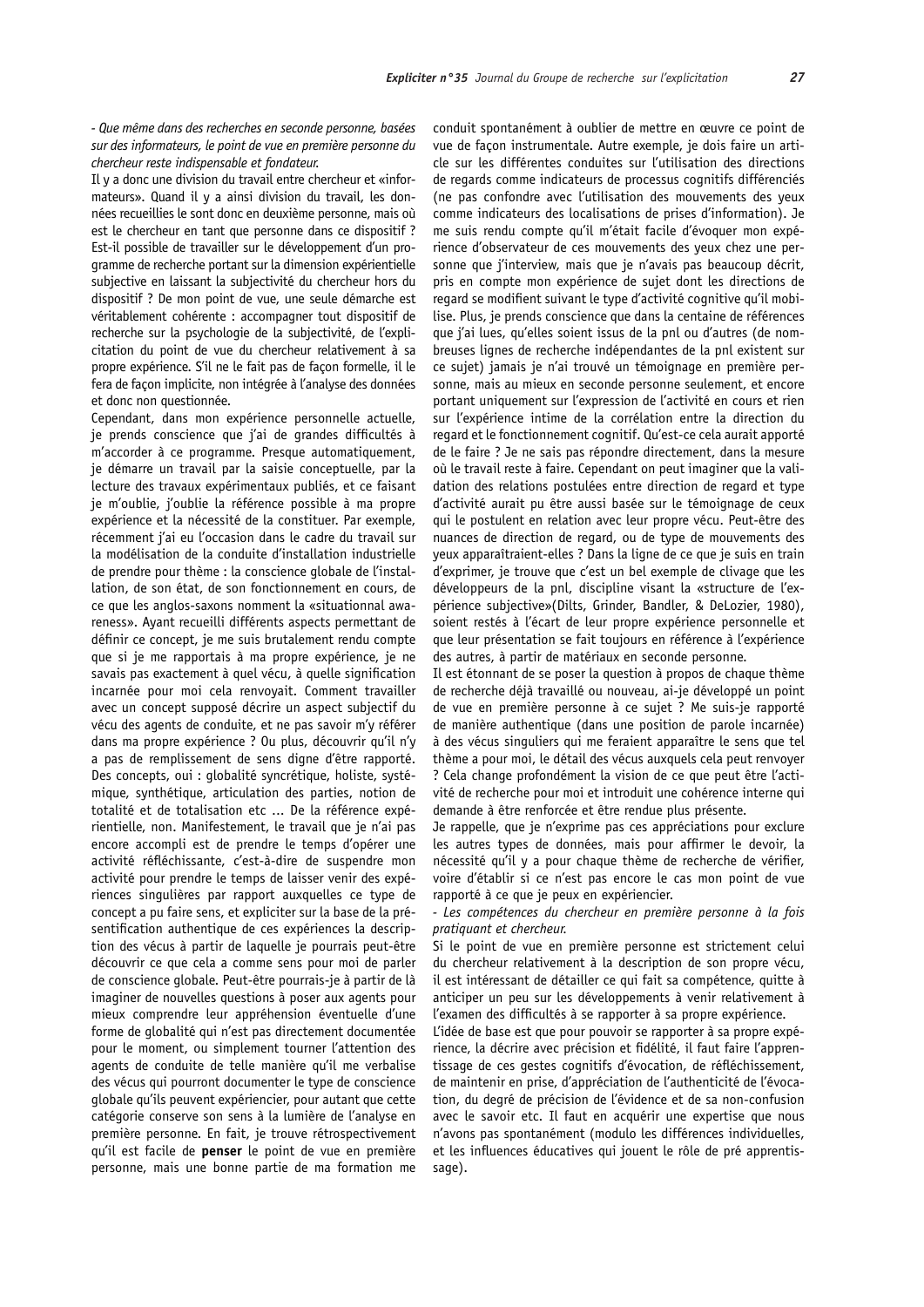Pour un chercheur, mener des recherches en première personne, c'est donc devenir lui-même une personne qui sait prendre conscience de sa propre expérience, la décrire, la réfléchir. Si je prends une métaphore, je dirais que le chercheur est dans ce cas dans la même situation qu'un chanteur. Il est lui-même l'instrument qui produit le son. Il est à la fois le moyen, l'acteur, et le produit. Cela veut dire qu'il ne peut faire de la musique qu'en se changeant, en se transformant pour devenir par apprentissage, l'instrument. On sait que pour un chanteur se construire comme instrument de musique peut prendre facilement une dizaine d'années d'exercice. Le point sur lequel je souhaite insister est que pour développer des recherches dans un point de vue en première personne, le chercheur doit être un pratiquant expert de l'explicitation de sa propre expérience, il doit apprendre à chanter n'est-ce pas ? Et cette expertise ne s'acquiert qu'en devenant l'instrument de recherche par l'exercice.

Cependant, il ne faudrait pas à partir de cette conclusion valider la conclusion inverse, qui s'énoncerait comme le fait qu'un pratiquant est compétent pour faire de la recherche scientifique dans le domaine de la subjectivité. Qu'est-ce que ce serait d'être un pratiquant ? Celui qui a la pratique de se rapporter à son propre vécu, qui a apprit à le faire, qui s'y exerce. Par exemple, on pourrait penser qu'une personne suivant une psychothérapie, une psychanalyse, apprenant à mettre en œuvre des techniques d'examen de soi-même comme la programmation neuro linguistique, ou comme le focusing, est une personne qui est devenu un pratiquant expert dans l'activité qui consiste à se rapporter à sa propre expérience vécue. Et cela me semble juste. Encore plus, si cette personne, de la position de client est devenue elle-même un praticien, psychothérapeute, ou accompagnateur. Ces personnes, ces pratiquants et praticiens sont-elles des chercheurs scientifiques en matière de subjectivité ? Non, je ne le crois pas. Leurs difficultés à formaliser leurs pratiques, à écrire sur leurs activités, montrent bien qu'elles n'ont pas développé les compétences complémentaires qui font le chercheur, l'intérêt épistémique pour construire des connaissances nouvelles plutôt que de simplement les vivres et obtenir des résultats. Pour avoir moi-même fréquenté le monde de la psychothérapie par exemple, je peux témoigner que ces praticiens sont rarement prêts, ou intéressés, à mener un programme de recherche. Et quand cela est le cas, c'est qu'ils sont en thèse et sont devenus des praticiens chercheurs pour pouvoir accomplir un travail de recherche institutionnel. Etre pratiquant ne suffit pas pour faire un chercheur en première personne, par contre l'inverse me paraît obligatoire, un chercheur dans ce domaine doit être devenu un pratiquant expert.

Depuis une dizaine d'années, une autre réponse apparaît en particulier en relation avec une autre communauté de pratiquant, celle des personnes engagées dans le bouddhisme, dont une des caractéristiques communes à quasiment toutes les écoles est d'insister sur la pratique disciplinée de la méditation. Au titre du fait qu'ils sont des pratiquants, qu'ils s'exercent assidûment à discipliner leur attention et à examiner leur mental et leurs émotions, il est apparu pour nombre d'auteurs (Varela, Thompson, & Rosch, 1993), (Pickering, 1997), ainsi que de nombreux articles dans le Journal of Consciousness Studies, et le mouvement va se développant, que la pratique de la méditation serait la porte conduisant à un examen discipliné de la subjectivité dans le sens où là résiderait la réponse pour le développement d'une science de la subjectivité. Il y a là un amalgame problématique, particulièrement bien mis en évidence par le fait que ceux qui sont les promoteurs de cette idée qui semble plein de bon sens, n'ont pas vraiment produit de données nouvelles. Pourquoi ? Parce qu'être un pratiquant, même expert,

dans l'examen attentif de son monde intérieur n'est pas suffisant pour produire un programme de recherche, un intérêt de recherche, une compétence de chercheur. Il y a une confusion entre une expertise pratique et la compétence nécessaire à l'activité de chercheur scientifique, comme pour la pratique psychothérapeutique. Les méditants bouddhistes ne sont pas plus prêt à faire de la recherche que des psychothérapeutes, ou tout autant.

On pourrait rajouter sur cette liste, toutes les pratiques qui demandent de se rapporter à soi-même de façon précise et disciplinée, comme un pianiste professionnel travaillant jour après jour sa technique, ou un entraîneur coachant des sportifs. J'ai beaucoup fréquenté des gens ayant des intérêts dans la spiritualité et qui sont très proches de leur monde intérieur, je n'ai jamais observé que cela leur donnait la motivation ou la compétence pour conduire un programme de recherche, même quand ils étaient par ailleurs des scientifiques dans des disciplines autres que la psychologie.

Les pratiquants, comme les praticiens, poursuivent des activités qui ont leur propre motivation et qui peuvent se révéler antagoniste avec toute recherche d'objectivation propre à la démarche de construction de connaissances scientifiques. Les pratiquants ont leurs propres buts dont l'accomplissement fait apparaître les buts de la recherche comme secondaires et sans intérêt, voire gratuit ou source d'une perte de temps. La voie de la recherche scientifique n'est pas la seule suivant laquelle on peut investir une motivation forte et satisfaisante. Si je défends ici l'originalité de la recherche, ce n'est cependant pas pour la situer comme la seule importante ou valable, elle n'est qu'une des options possibles de choix de vie. Ce que je cherche à faire c'est de désamalgamer proprement les compétences de pratiquant et de chercheur, pour mieux mettre en évidence ce que nécessite la position de chercheur.

En schématisant, on peut dire que soit on est ni pratiquant, ni chercheur, ce qui n'empêche que l'on peut participer à une recherche comme informateur à condition que l'on soit cependant déjà un peu ouvert à l'évocation et la l'observation de soi-même. Si l'on est pratiquant, mais, sans formation de chercheur, on peut être «informateur expert» qui, s'il accepte de s'y prêter, peut apporter son concours aux objectifs programmés par le chercheur. Si l'on est chercheur mais que l'on n'a pas une formation de pratiquant, la recherche en première personne est radicalement impossible. Un programme de recherche intégrant réellement un point de vue en première personne ne peut être réalisé que par quelqu'un avant acquit la compétence de chercheur et celle de pratiquant.

# Auto-référence de la psychologie en première personne.

Il est alors intéressant de déployer plus en détail les compétences mobilisées par le chercheur-pratiquant. Avec cette base épistémologique fondamentale que d'une part, toute recherche en première personne est constitutivement en auto-référence, puisque le chercheur se base sur sa propre activité subjective de chercheur visant sa propre activité subjective de sujet. D'autre part, elle est en rétro-référence à elle-même dans ses résultats, puisque ce qu'elle vise comme objet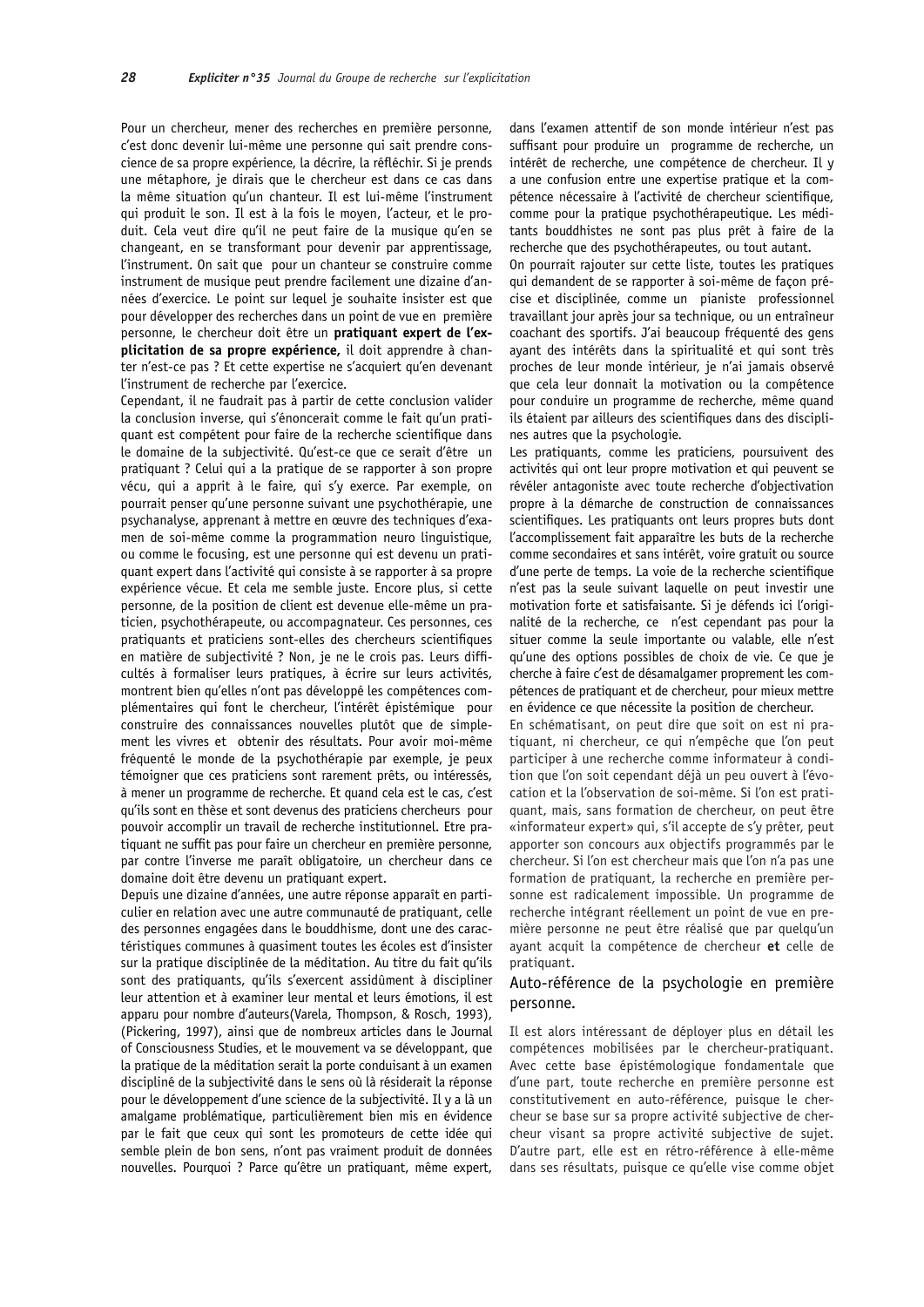d'étude, ne peut l'être qu'en mobilisant à titre d'instrument ce qu'elle étudie, et que le perfectionnement de la méthodologie ne peut dès lors provenir que d'une surréflexion qui se donne comme objet la subjectivité du chercheur en train de conduire cette recherche.

Je distinque ici auto-référence et rétro-référence, c'est en partie un artifice de présentation, puisque tout autoréférence ne peut se faire que lorsque la référence est constituée et de ce fait est déjà peu ou prou une rétro référence (une référence à un passé). L'autoréférence est ici ainsi désignée pour relier auto et le fait que le sujet se réfère à lui-même, alors que la rétro référence, implique non plus seulement une ou des personnes mais une discipline qui se constitue dans le troisième monde et n'est pas plus dépendant des personnes qui l'ont produites que toute autre constitution scientifique.

L'auto référence du chercheur à lui-même, au sens de sa propre subjectivité peut se décliner en plusieurs facettes qu'il est intéressant de distinguer :

# 1/ Auto-référence des données : les données sont issues de l'expérience du chercheur.

Le chercheur se rapporte à sa propre expérience, les données de base sur lesquelles il va travailler sont ancrées dans son propre vécu, par exemple le vécu émotionnel que j'ai publié dans Expliciter (Vermersch, 1999b), ou les exemples d'éveil du Je dans l'écoute d'un son de mobylette (Vermersch, 1999c). Le chercheur est producteur de données, et ces données sont issus de ce qu'il a effectivement vécu. Cela semble simple au premier abord, mais ce qui se rajoute à cela c'est toute la compétence externe d'un chercheur à délimiter son objet d'étude en fonction d'un programme de recherche réfléchi, à chercher à le saisir suivant telle ou telle stratégie de recherche (provoquer le vécu en en créant délibérément les conditions, chercher à susciter des contrastes, avoir un projet d'enquête en relevant les occurrences d'un vécu que l'on cherche à étudier etc) cf. la partie sur les stratégies de recherche (Vermersch, 1996b: Vermersch, 1998d).

#### 2/ Auto-référence instrumentale pour accéder, mainteniren-prise, explorer, décrire le vécu : le chercheur développe des gestes instrumentaux experts.

Le chercheur se rapporte à sa propre expérience avec sa compétence instrumentale, puisque l'instrument de recherche sous quasiment toutes ses formes est les gestes cognitifs, la manière de se rapporter à soi-même, de s'évaluer, sur sa compétence à décrire des vécus. C'est bien là le lieu où la comparaison avec le chanteur est forte, non pas que l'organe phonatoire manque au chanteur, mais cette organe doit être exercé, développé, jusqu'à devenir profondément autre que ce qu'il était. Simplement avec un chanteur qui se prétendrait chanteur alors qu'il ne s'est pas formé, la simple écoute de ce qu'il chante permet de détecter l'absence de formation. Avec les compétences instrumentales de la démarche en première personne, cela semble invisible, ou masqué par l'appréciation selon laquelle finalement il n'y avait pas grand-chose à dire, ou bien c'est impossible car trop sédimenté. Alors que la conclusion juste serait : pas encore formé, production de novice qui ne se rend même pas compte qu'il ne sait pas faire ! Et pour cause, puisque nous n'avons quasiment pas d'éducation sur ce

point et que contrairement à la musique qui en même temps qu'elle se donne à entendre en révélant immédiatement les limites des qualités techniques et musicales de l'interprète, permet de vérifier sur la partition l'adéquation de l'interprétation au texte. Cependant, pour un praticien expérimenté, la compétence de celui qui parle se laisse assez aisément deviner, mais il n'est pas sûr que l'autre veuille ou soit prêt à entendre qu'il ne sait pas se rapporter à lui-même, alors qu'une exécution musicale maladroite apparaît aisément aux oreilles de toutes personnes présente, comme ... une exécution. Ce qui est remarquable chez Husserl, c'est qu'il est toujours en première personne, on pourrait dire de lui ce qu'il dit de James : esprit original, libre, indépendant, courageusement en première personne, bien sûr il ne fait pas que cela, il théorise aussi, mais le fil conducteur de ses analyses descriptives est en première personne. Alors qu'une des limites qui m'apparaît maintenant du travail de l'introspection expérimentale systématique est qu'elle est toujours en seconde personne uniquement, elle attend de l'autre uniquement la source de l'information, elle ne se donne pas le droit de se référer au point de vue en première personne au sens fort.

#### 3/ Auto-surveillance instrumentale sur l'authenticité de l'évocation, de la donation, de la description.

Un troisième niveau de description apparaît immédiatement dans la corrélation entre le produit (la description) et l'activité instrumentale qui en permet la production : l'auto-contrôle de l'un et de l'autre. Le chercheur se rapporte à ses activités instrumentales sur le mode de la surveillance, de l'évaluation, de la reprise, de la recherche du respect des critères de qualité dont il goûte la présence ou l'écart, il exerce une instrumentation de même nature que la précédente (il s'agit de gestes cognitifs) mais d'un niveau méta par rapport au précédent.

C'est un point qui est extraordinairement présent chez le pratiquant qu'est Husserl : passer du vaque de la donation initiale d'un vécu utilisé à titre de support exemplaire, à une donation intuitive plus pure (éliminant les éléments signitifs parasites) et plus claire ; apprécier le caractère de l'évidence adéquate en repassant soigneusement chacune des étapes par laquelle on y a aboutit ; évaluer chaque description à l'aune du respect de la traduction du vécu dans le vocable choisit etc.

Cet apprentissage des gestes de la surveillance et de l'appréciation de ses propres démarches permet aussi de souligner le rôle du rapport à soi-même dans la recherche, même quand elle ne porte pas directement sur ses propres vécus. Ainsi, dans le travail sur les données vidéos relatives à la conduite en situation accidentelle (Vermersch, 1998a), j'avais mis l'insistance dans la méthodologie sur le fait que ce qui était recherché c'était les ruptures d'intelligibilité, afin de pouvoir travailler sur la compréhension de ce qui se passait. Dans ce cas, j'avais montré que le respect du critère est porté par le chercheur, pas par le matériel visionné. C'est parce que le chercheur est présent à lui-même, et qu'il détecte une non-compréhension, qu'il arrête la vidéo et revient sur la séquence. L'instrument de détection c'est l'écoute de sa propre subjectivité. Probablement c'est un repère que l'on peut généraliser. Derrière chaque instrument, chaque grille de repérage, ce qui est déterminant dans sa mise en œuvre, c'est le rapport du sujet à lui-même, la qualité de la présence à ce qui se passe non pas seulement sur l'objet qu'il vise, mais de la manière dont il en est affecté (affecté, n'est pas pris ici à un sens émotionnel au premier chef). Et c'est l'accueil et la reconnaissance de cette affection qui lui permet d'appliquer de manière précise et sensible l'instrument qu'il utilise. Par exemple, l'écoute de l'autre n'est pas seulement l'écoute de ce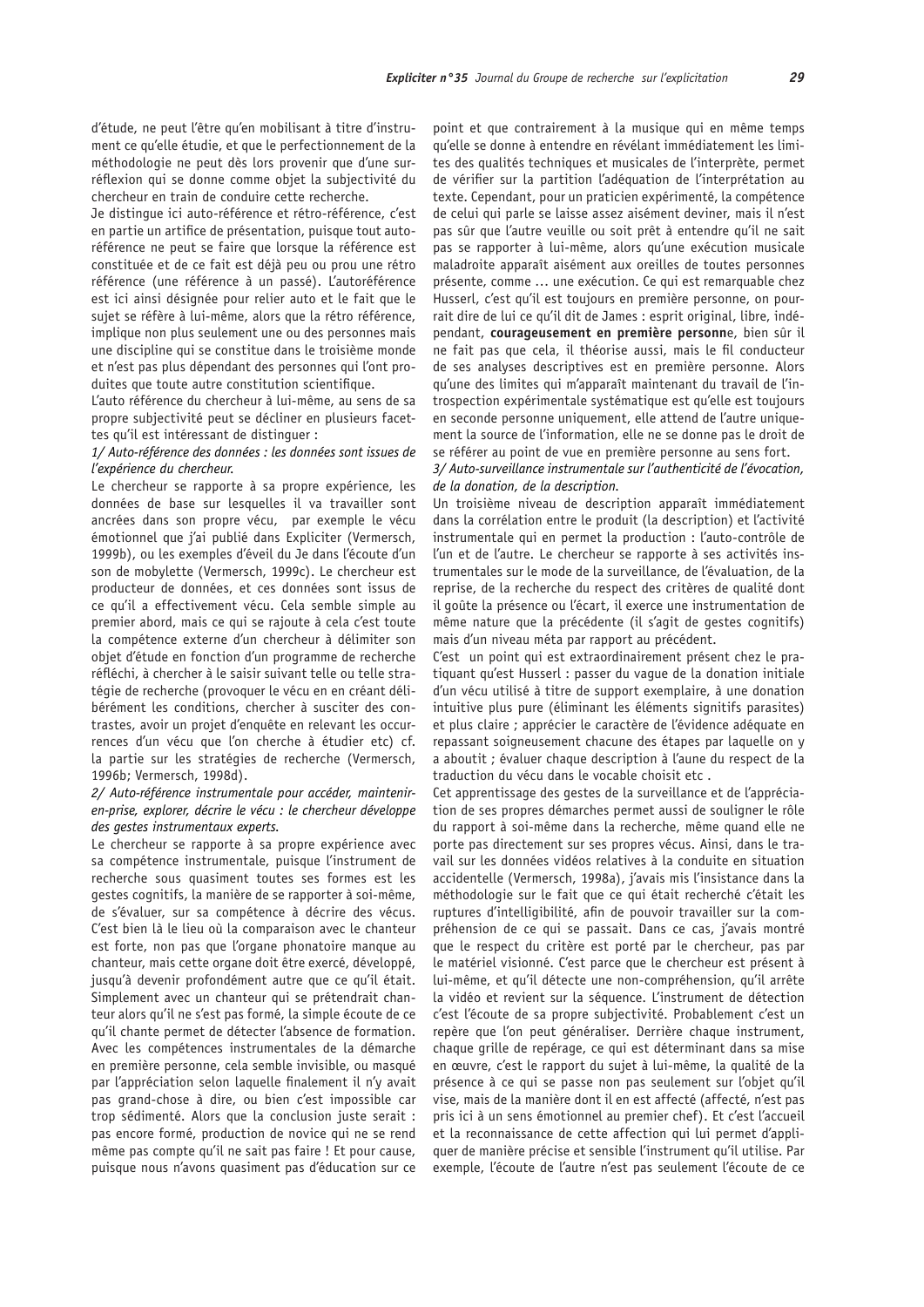qu'il dit et qu'il montre, et son identification à travers différentes grilles de repérage, mais simultanément, «l'écoute» en un sens qui n'est plus directement auditif, mais attentionnel, de comment cela m'affecte.

#### 4/ Auto-référence théorique, catégorielle.

Ces différentes auto-références que je viens de commencer à détailler, ce font toujours sur le fond de la culture scientifique, théorique, méthodologique du chercheur, dont on sait qu'il ne peut y échapper et s'en rendre libre pour avoir une écoute, une description libre de toutes catégories déjà établies. Cela se retrouve de manière positive et limitante dans la technique qu'il déploie pour mettre en forme son objet d'étude, j'ai lonquement abordé ce thème en 1966 (Vermersch, 1996a), mais aussi dans les filtres descriptifs qu'il a apprit à utiliser (cf. le travail actuel sur la description des vécus émotionnels). En fait ce point peutêtre le lieu d'une critique radicale qui prévient que toute recherche descriptive est vouée à l'échec d'être déjà piégée par le langage qu'elle utilise comme porteur d'une pré catégorisation qui l'y enferme. Cependant si cette critique était radicalement fondée, aucune connaissance nouvelle n'aurait jamais été élaborée. Comme souvent, cette critique apparemment logique n'est en fait qu'une extrapolation non contrôlée à partir de prémisses imparfaites, voire fausses. Et la prémisse la plus erronée est que l'on utilise le langage de manière totalement contrôlée et exactement pour ce que le dictionnaire défini ! Il y a dans la pratique elle-même de la description une échappatoire à cet enfermement logique cf. (Gendlin, 1999; Levin, 1997). La distance et l'étrangeté à soi-même qui apparaît quand on relit ses propres descriptions montre que l'on est créatif et critique par le seul fait du changement de point de vue qui se crée au fil des nouvelles expériences de vie. Par ailleurs, le langage contient plus de chose exprimée que ce que celui qui le met en œuvre croît vouloir dire et dans cet interstice une création de sens permanente s'opère, qui pour être réflexivement non consciente, n'en est pas moins paradoxalement pertinente à ce qui est décrit.

# Retro référence des recherches en première personne : le niveau sur réflexif.

Dans l'élaboration de données en première personne, je choisis un vécu de référence singulier  $V^1$ , et dans un second temps j'opère le réfléchissement et l'explicitation de ce vécu de référence, produisant ainsi un vécu de réfléchissement V<sup>2</sup>. Notez bien que ce second vécu, n'est pas un vécu de réflexion sur V<sup>1</sup>. Ce qui serait possible. Je repense à ce moment, je me le commente, j'y réfléchi. Dans ce cas-là je ne suis pas en train d'opérer la saisie réflexive de mon vécu passé, je suis en train de travailler sur ce qui en est déjà réflexivement conscientisé. Je réfléchis dessus au sens banal du mot. Donc quand je me rapporte à un vécu passé, je peux le faire sur le mode signitif, abstrait, (réfléchir sur) ou bien je peux le faire sur le mode évocatif (mode des actes intuitifs présentifiant selon Husserl), et alors j'en opère le réfléchissement (réfléchir le) ce qui en occasionne la prise de conscience (le passage de la conscience directe, en acte, non positionnelle, pré verbale, à la conscience réfléchie, positionnelle, verbalisable).

Une fois que j'ai opéré ce vécu de réfléchissement  $V^2$  se rapportant au vécu de référence  $V^1$ , je peux le prendre comme visé par mon attention. Et cela je peux à nouveau le faire de deux manières. Soit, je réfléchis sur ce que V<sup>2</sup> m'a apporté comme information, et typiquement c'est ce que je fais quand je produis une analyse et une présentation de mes données. Cette analyse est alors un troisième moment sur le mode de la «réflexion sur».

Ou bien, je me rapporte à V<sup>2</sup>, pour l'expliciter à partir d'une donation évocative, dans le but d'en opérer le réfléchissement. A ce moment on produit aussi un troisième moment, un vécu que j'ai proposé de noter V<sup>3</sup>, que je qualifie de meta réflexif ou sur réflexif, qui a pour caractéristique d'être la prise de conscience de la conduite de prise de conscience, d'être une attention particulière portée à la manière dont je fais attention à un vécu pour en prendre conscience. Le contenu de V<sup>3</sup> est la description de V<sup>2</sup>, c'est-à-dire spécifiquement la description de l'activité réfléchissante.

Mais les actes accomplit pour réaliser V<sup>3</sup> ont eux-mêmes une spécificité, celle d'être ceux dont l'analyse apporte les matériaux pour formaliser la méthode propre au point de vue en première personne. Ainsi ce n'est qu'en travaillant au réfléchissement de V<sup>3</sup>, que l'on touche au domaine de la sur réflexion, et que l'on accède à une clarification de la méthodologie.

Chaque vécu n'est éclairé que par un vécu qui le vise de manière réfléchissante et qui produit ainsi la description du vécu précédent. Mais ce faisant, d'un premier point de vue, en structure, on opère toujours le même acte réfléchissant. D'un second point de vue, déterminé par la spécificité des contenus travaillés, on a une hiérarchie de ces actes, puisque chacun n'est possible que si le précédent a été accompli. Le réfléchissement de V<sup>1</sup>, produit l'explicitation des actes que j'y ai accomplit. Le réfléchissement de V<sup>2</sup>, produit lui plus spécifiquement l'explicitation de l'activité réfléchissante. Le réfléchissement de V<sup>3</sup>, produit lui l'explicitation de la manière dont je m'y prends pour constituer une méthode réfléchissante.

'est en ce sens qu'un chercheur engagé dans un point de vue en première personne, élabore sa démarche en s'appuyant sur les résultats déjà capitalisés par sa discipline. Mes ces résultats sont dans le même format que ce qu'il cherche à faire. Par exemple il n'y a pas de recherche en première personne sans évocation d'un vécu singulier passé, on pourrait dire encore sous une autre facette qu'il est nécessaire d'apprendre à diriger son attention vers quelque chose qui n'est pas encore là, à saisir avec son attention des objets intimes dont la volatilité est grande, à les maintenir en prise et à renouveler (à rafraîchir) cette saisie chaque fois que ce qui est visé disparaît, et au sein même de ce maintien en prise savoir détacher son attention ce qui est saillant, ou de ce qui a fait l'objet d'une première explicitation pour en laisser apparaître les autres strates, les autres aspects encore à l'arrière-plan. Avant l'idée de le faire, je vais le tenter. Ou en ayant découvert la possibilité de me rapporter sur le mode évocatif à mon vécu passé grace à l'aide d'une médiation, j'essaie de le mettre en œuvre par moi-même. L'ayant fait, je me demande comment je m'y prends quand j'arrive à le faire, et je découvre la possibilité d'évoquer de la même manière non pas n'importe quel vécu, mais un vécu ou spécifiquement j'évoque un autre vécu. L'instrument qui était mis en œuvre (l'acte d'évoquer), est alors devenu contenu (l'évocation) que je thématise. Ayant thématisé l'acte d'évocation en l'ayant séparé du contenu sur lequel il portait, je désire le formaliser en mettant en évidence sa structure, ses invariants et l'espace de ses variations et variétés.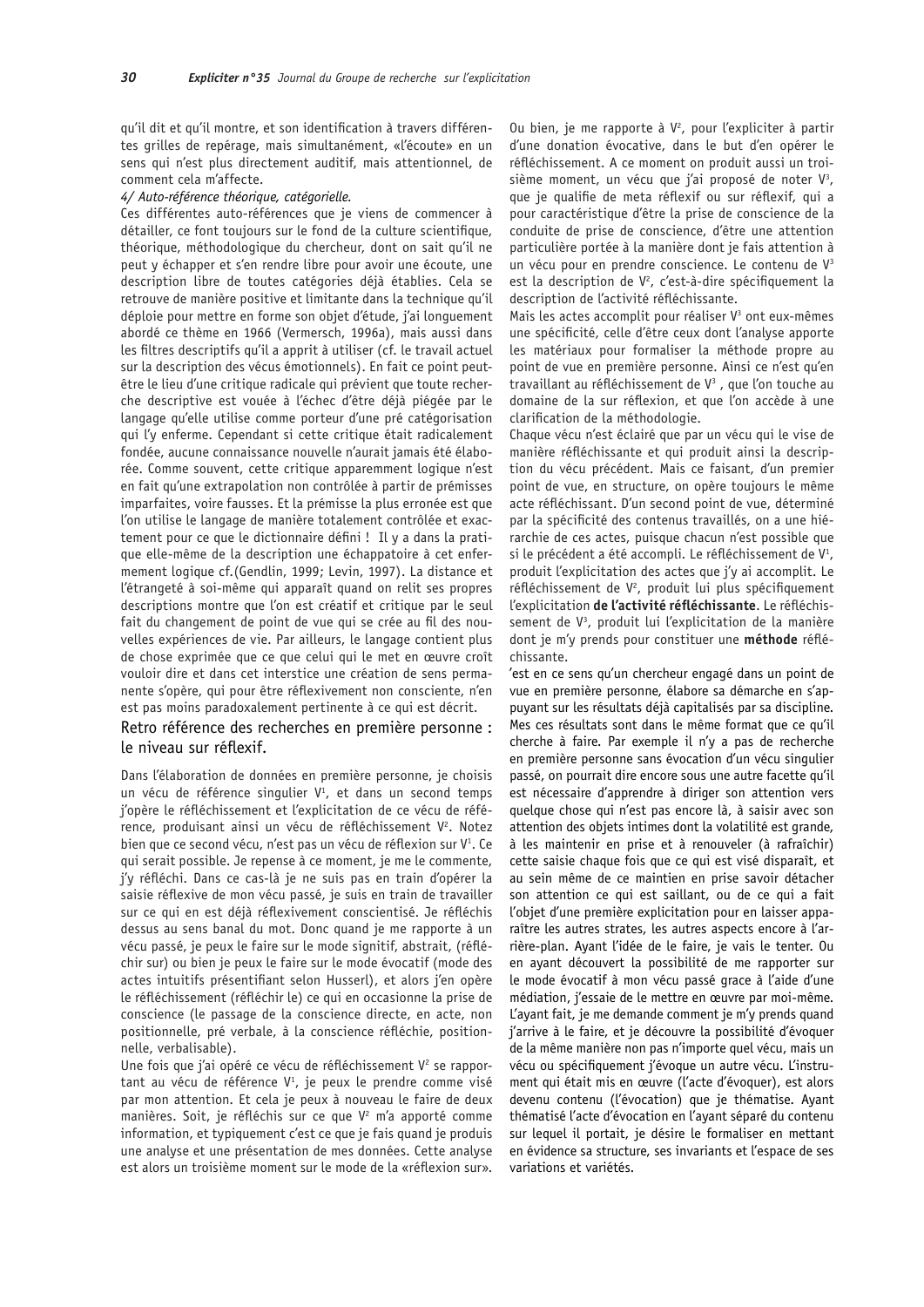Chaque objet d'étude est à la fois instrument permettant l'étude de l'objet. Si je veux comprendre ce qu'est l'introspection, il faut que je la pratique et l'ayant pratiqué que je l'étudie, c'est-à-dire que j'introspecte comment je l'ai pratiqué. Si je veux étudier l'attention, il faut que je sois attentif, et que l'ayant été je sois attentif à la manière dont je l'ai été.

# Le point de vue en première personne est direct mais pas immédiat

Nous ne sommes pas dans une épistémologie de l'immédiateté, ce qui est vécu et qui est familier n'est pas pour autant connu. Le connaître suppose une démarche d'objectivation de sa subjectivité qui n'est pas aisé, car elle se heurte à la transparence de l'intimité et de la familiarité. Il faut se confronter à la production de description de son propre vécu pour s'apercevoir à quel point c'est difficile, peu spontané et demande un apprentissage et un exercice.

Ne pas confondre point de vue en première personne et donation immédiate. Comme si on était botaniste ou jardinier par le seul fait de se promener dans un jardin, ou un potager ! La connaissance issue du point de vue en première personne est aussi construite que toutes les autres connaissances, la différence principale est comme le chanteur en musique l'instrument c'est le chercheur lui-même. Je peux chantonner spontanément, j'ai tout ce qu'il faut par construction, mais CHANTER c'est une construction de l'instrument, c'est-à-dire une transformation du corps et un long apprentissage. Je peux de même avoir des apercus sur mes gestes mentaux, sur mes émotions, sur mes états, mes sensations, mais en élaborer une connaissance est une autre affaire et en particulier une affaire de recherche scientifique (mais ce n'est pas la seule possibilité : je peux devenir un praticien de la chose, pour moi ou pour les autres, un entraîneur, un formateur, un conseiller, un psychologue).

Le souci de privilégier l'accès direct, à l'expérience subjective entraîne (abusivement) la mise en œuvre d'une stratégie, de recherche immédiate. Comme si les propriétés d'accès direct propre au point de vue en première personne (enfin pas si direct que ça, ce point de vue direct est en réalité médié par l'activité réfléchissante et suppose une immédiate ... suspension de mon activité naturelle pour en opérer le réfléchissement) entraînaient son pendant dans la construction du dispositif de recherche.

Dans mon séminaire sur l'histoire des débuts de la psychologie, j'ai montré qu'à la fin du 19éme siècle, une des sources majeures de différenciation de la psychologie avec la philosophie résidait dans le changement de pratique fondé sur le fait que la nouvelle psychologie (pas l'ancienne psychologie philosophique, mais celle qui prétendait à rejoindre le rang des sciences naturelles) étudiait toujours ce que faisait le sujet en référence à une tâche définie, spécifié, avec un matériel standard (assurant la comparaison entre les sujets) et une consigne la même pour tous, ainsi que variations de tâches et de consignes.

Cela correspond (dans mon langage) à la nécessité de délimiter et de préciser le vécu de référence de façon à avoir un dispositif de recherche qui soit contrôlé au moins dans sa définition objective (puisque ensuite se pose toujours le problème de savoir quelle est la tâche que le sujet accomplit, de son point de vue, autrement dit, comment a-t-il compris la consigne, quels buts s'est-il donné etc. .). Mais ce que ni l'école de Würzburg, ni Husserl, n'ont modifié, c'est le fait d'en rester à des expériences pour voir, directes, comme si le fait de porter attention à l'attention pouvait avoir à soit seul, par la seule magie de la finesse des descriptions en première personne, le pouvoir de nous livrer les traits pertinents et les propriétés de l'attention. Ce que montrent les progrès de la recherche en troisième personne c'est l'efficacité, la nécessité, de tâches qui sont inventées et crées pour leur pouvoir révélateurs de certaines propriétés qui sans cela resterait quasi invisibles, imperceptibles. Dans le domaine des expériences invoquées et non plus provoguées, c'est tout l'intérêt de la clinique pathologique de nous montrer par des cas particulièrement révélateurs, des propriétés qui sans cela passent inapercues dans le fonctionnement normal. Démarche en première, seconde ou troisième personne, peu importe, il est nécessaire de trouver des sources de contrastes qui accentuent, amplifient, révèlent, soulignent des aspects masqués, discrets, peu saillants, rares (cf. la démarche très intéressante de (Baars, 1997) qui donne dans son livre de nombreux exemples d'invention de contrastes pour mettre en évidence des phénomènes autrement inobservables. Par exemple, tout simplement lire un texte à l'envers pour découvrir la construction des mots à la lecture, l'identification des lettres  $etc.$ )

#### Questions de validation

Le point de vue radicalement en première personne ne permet pas de satisfaire directement aux critères de validations les plus exigeants, dans la mesure où il ne permet que de produire une validation interne, puisque ce à quoi chacun accède directement n'est pas public et ne peut être soumis au critère de l'accord d'observateurs indépendants, ni du même coup soumis à un test qui permettrait de le réfuter. En ce sens, le point de vue en première personne n'est pas autonome des autres points de vue. La conclusion à laquelle i'aboutis aujourd'hui est que pour une validation tout à fait satisfaisante à la fois dans la riqueur et le sens, il est nécessaire de trianguler des données suivant les trois points de vue en première, seconde et troisième personne. Aucun de ces points de vue, considéré isolement n'est pleinement satisfaisant. Cette conclusion ne doit pas pour autant conduire à la conclusion qu'il faut renoncer à apprendre à constituer des données en première personne. Le prêt à penser qui semble s'imposer est que si quelque chose n'est pas satisfaisant au regard d'un critère, alors il faut l'éliminer, l'écarter, comme s'il existait quelque part un idéal scientifique d'une démarche totalement sûre et pleinement satisfaisante. Un tel point de vue est compréhensible au début du 20<sup>ème</sup> siècle quand l'idéal du progrès et de la scientificité triomphante semblait avoir un sens, nous en sommes tous revenu. Il nous faut poursuivre l'exploration du point de vue en première personne et à chaque fois que l'on veut pousser la validation empirique plus loin il faut disposer d'une source de données indépendantes comme des traces et des observables.

Il faut développer ces points plus en détail.

La validité interne d'une description en première personne.

Prenons un exemple : celui de l'accès rétrospectif au champ de prédonation, à partir duquel je témoigne 1/ que je peux faire l'expérience d'accéder à ce qui m'affectait, mais dont je n'étais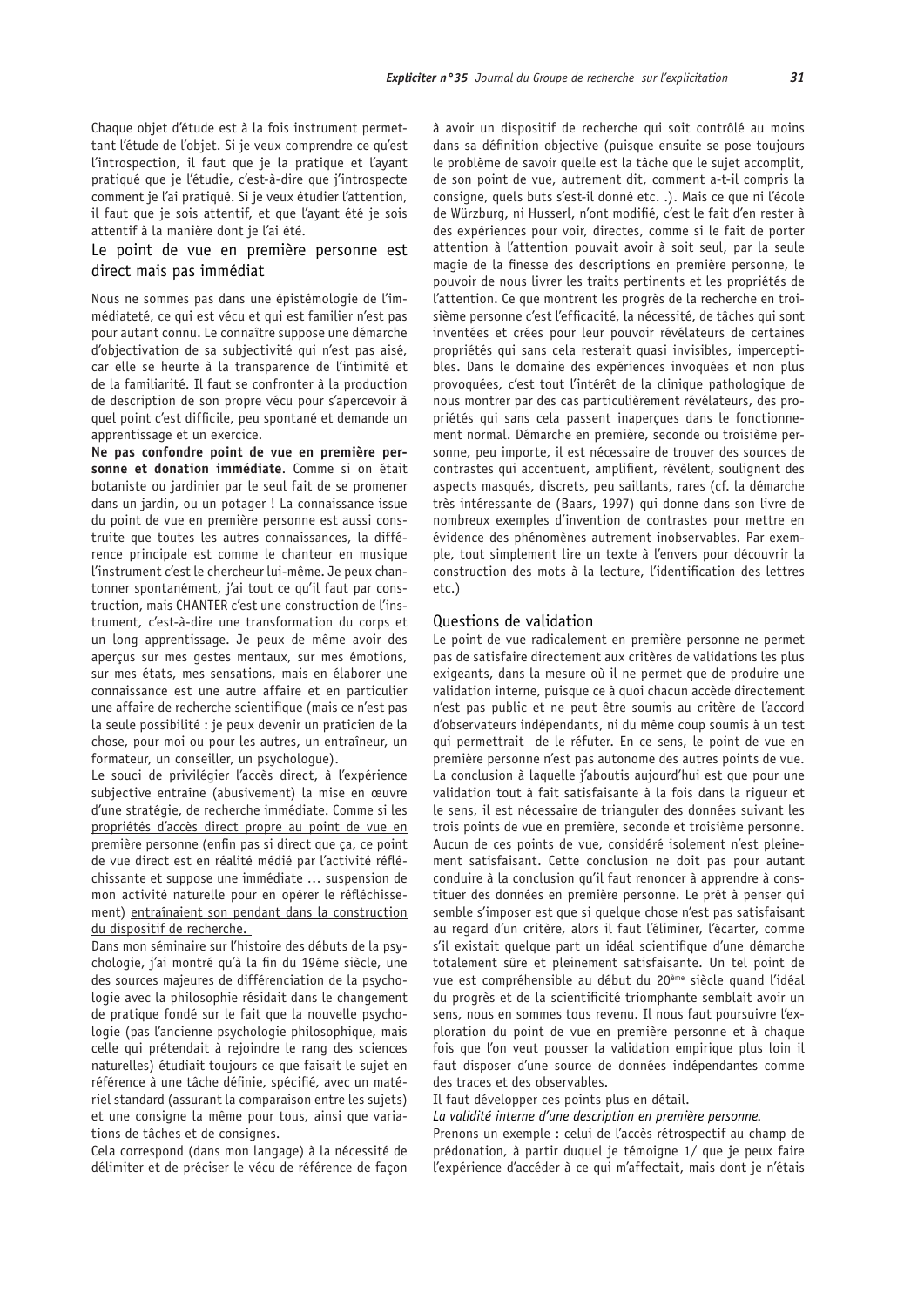pas encore conscient ; 2/ que ce à quoi j'accède de plus antérieur à la saisie consciente est la découverte d'un précurseur du son d'une mobylette qui se présente de façon amodale cf. (Vermersch, 1999c) et (Vermersch, 2000) en préparation ; 3/ qu'il y a dans le droit fil du moment où je saisis le son de la mobylette, identifié en tant que tel, une série de précurseurs, qui ne me sont accessibles que par étapes successives, qu'ils ne sont pas vécus comme temporellement orientés, ni causalement organisés.

Je peux par des témoignages extérieurs à moi établir que ce son de mobylette a existé. D'autres que moi l'ont entendu. Donc il est relativement facile d'attester des circonstances extérieu $res$ 

Mais quant aux trois points que j'énonce comme ayant été établi à partir de mon vécu, ils ne sont établis que par la force de mon témoignage. Si vous me déclarez que vous ne me croyez pas, et que ce n'est pas possible, que peut-être je mens ou que tout simplement je m'auto-suggestionne ou je fabule, tout ce que je peux vous répondre c'est que c'est ainsi que les choses m'apparaissent rétrospectivement, que j'ai tel degré de certitude quant à la clarté, la fidélité, l'authenticité de ce que je décris. Je ne dispose que des critères permettant d'établir la validité interne, la validité à mes propres yeux intrinsèquement à mon expérience. Autrement dit, je peux vérifier pour moi-même pendant que je décris, et après avoir produit cette description, si ce que je décris est tout à fait clair pour moi, si la façon dont je le segmente et le nomme est tout à fait adéquate à la comparaison intime entre ce que j'évoque du vécu passé (donation intuitive au sens d'une présentification, d'une donation non verbale) et les mots que j'utilise pour décrire les différentes parties temporelles du vécu, ainsi que les propriétés de ces parties que je suis capable de distinguer (constitutivement il y en a toujours plus que ce que je sais distinguer à la date d'aujourd'hui). Cette manière de procéder, je l'ai retrouvée chez Husserl. Le critère qu'il privilégie est celui de l'évidence, et même son plus haut degré : l'évidence apodictique. Cette évidence n'est pas donnée comme un sentiment global, mais gagnée par un travail rétrospectif qui essaie d'établir après coup en reprenant chacune des étapes, chaque point, qu'à tout moment ce critère est respecté (Husserl, 1972 (1924)) (en particulier le  $\S$  31 p 44-45 qui est présente sur la dernière page du numéro 34 d'Expliciter). Mais le critère d'évidence, même une fois qu'il a été soigneusement distingué par Husserl du sentiment d'évidence, reste un critère purement interne. Tout simplement ce qui m'est évident, même avec toutes les précautions possibles pour l'établir, peut ne pas être évident pour un autre et en conséquence il ne l'accepte pas comme valide. Et quand on suit les publications phénoménologiques et les débats dans les séminaires, on peut constater ce fait troublant que le critère d'évidence n'a pas une grande portée intersubiective, et que les désaccords sont fréquents et durables, quoique tous placés sous le signe d'évidences distinctes!

Cependant ce travail de validation interne n'est pas rien. S'il ne satisfait pas les critères de validation externe, il n'en est pas moins une élaboration réglée du rapport à sa propre expérience, ce qui est beaucoup plus que de n'avoir aucune discipline dans l'élaboration de ce type de donnée. Et quels que soient les critères de validation externe-empirique que l'on va déployer en complément, on ne pourra pas se passer de cette dimension de la validation interne. Dans tous les cas, ce qu'apporte au mieux la validation interne, c'est un critère de sincérité, plus ou moins bien étavé.

Notons que l'on ne peut pas se servir contre cette conclusion d'un argument qui ferait état de la démonstration que le sujet fait objectivement autrement que ce qu'il dit qu'il fait à partir de l'accès rétrospectif à sa propre expérience. Car cet argument, loin de diminuer l'intérêt pour l'information issue de l'expérience intime, montre au contraire qu'elle est nécessaire, puisqu'elle seule permet d'établir l'écart entre ce que le sujet fait l'expérience et ce qui se passe objectivement. Cet arqument, a été invoqué par Piaget (Piaget, 1950), pour montrer que cet écart était un résultat intéressant pour la psychologie. Mais on voit qu'il est basé sur l'acquisition de deux sources de données indépendantes : la première subjective fondée sur la verbalisation de l'expérience, la seconde, objective, fondée sur le recueil de traces et d'observables. Encore une fois, ce n'est pas parce que la description en première personne ne peut apporter seule de validation empirique totalement satisfaisante qu'elle doit être écartée de la démarche de recherche scientifique, elle doit simplement s'inscrire dans un réseau de données indépendantes, et tant que ce n'est pas fait, elle a une valeur exploratoire et heuristique qui est là pour quider l'exploration de l'expérience subjective, ce que la démarche en troisième personne ne peut faire seule, puisque toutes les interprétations subjectives seront issues de la subjectivité non questionnée des chercheurs.

#### L'inscription théorique et catégorielle dans le réseau des connaissances

On peut encore considérer les données en première personne sous l'angle de leur plausibilité théorique, les envisager dans la manière dont elles s'inscrivent dans le réseau des connaissances déjà disponibles à des degrés divers de validation.

Par exemple, la possibilité d'accéder au champ de prédonation est étayée par le fait qu'Husserl dit l'avoir fait, et en justifie la possibilité par une nécessité d'essence. Ce n'est pas très convaincant à soi seul, mais corrobore le fait que ce que je décris comme possibilité est reconnue de manière indépendante par d'autres.

Le fait d'y accéder par le biais d'une technique qui consiste à se traiter soi-même comme un autre, et à s'adresser des demandes à soi-même en les verbalisant comme des demandes effectives, et en les vivant comme de véritables demandes adressées à soi-même, le fait que cela puisse produire un résultat qui dépasse ce à quoi le sujet s'attend et qui peut même lui donner l'impression qu'il a des ressources qu'il n'imaginait pas est une technique bien connue des thérapeutes et des techniques de développement personnel. Le fait que cela produise des résultats a donc du sens, et le fait qu'il faille mettre en œuvre une manière particulière de procéder pour atteindre quelque chose qui ne se donne pas comme accessible spontanément, pourrait accroître la plausibilité du statut de ce qui est décrit (mais pour cela j'argumente déjà vers la confirmation intersubjective). Ce sont encore des éléments de validation ou de corroboration très indirects.

Maintenant, prenons une propriété de mon vécu que je ne pouvais pas anticiper, et qui est surprenante, et même difficile à accepter. Il s'agit de la propriété suivant laquelle le précurseur le plus originaire de l'affec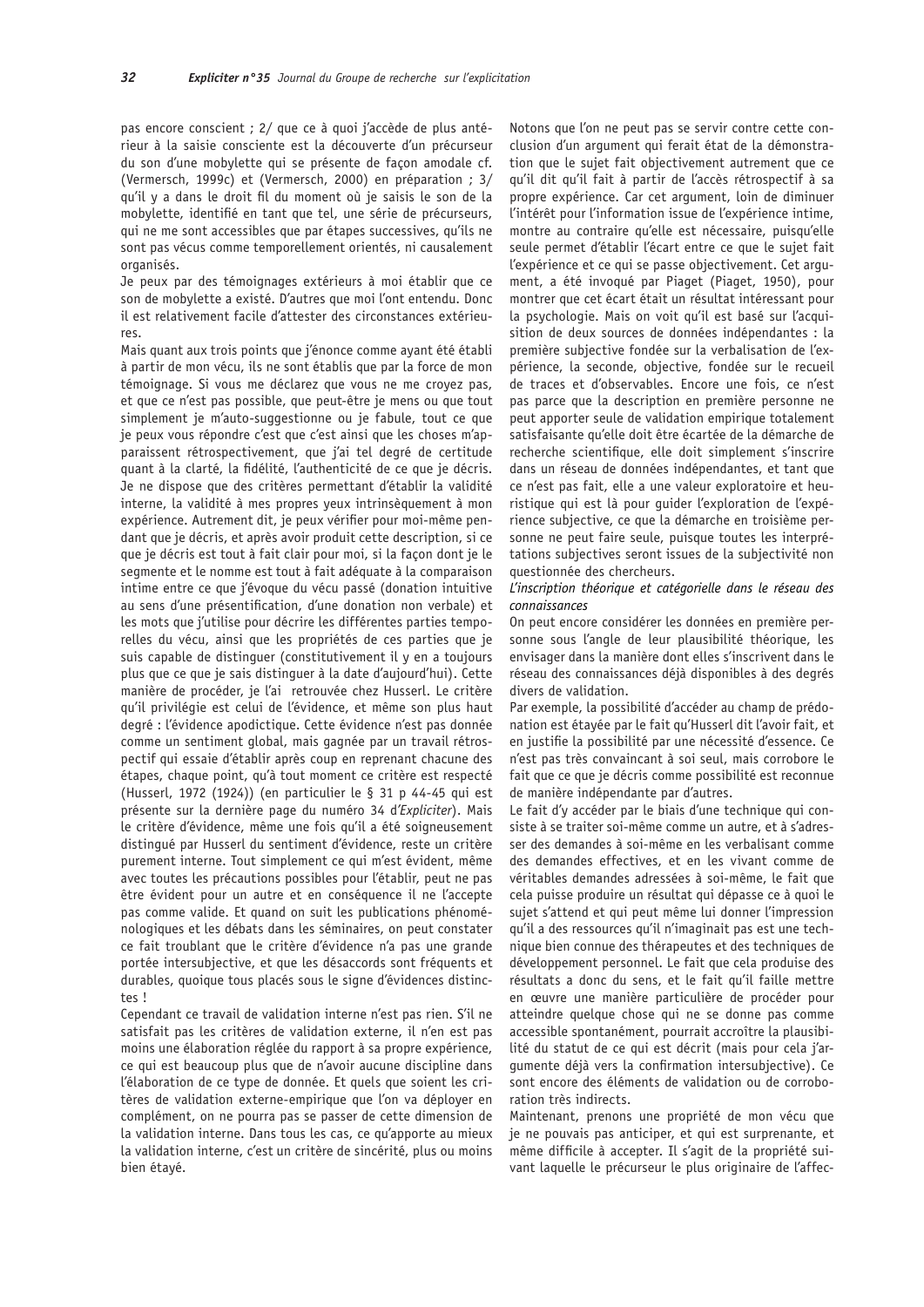tion se donne à moi comme amodal. C'est-à-dire que ce qui m'a affecté, ne m'apparaît pas comme un son au moment où j'y accède rétrospectivement, malgré le fait que d'après mon savoir objectif il s'origine à partir d'un son, et pourtant il n'est donc pas inscrit dans la modalité sensorielle sonore comme le stimulus dont il est issu. Le fait de décrire une propriété inattendue, pourrait valoir comme argument pour souligner que si je suis sincère et que j'essaie d'éviter d'inventer, décrire ainsi quelque chose d'imprévu pourrait être retenu comme accroissant sa plausibilité, puisqu'il faut que cela me soit apparu pour pouvoir en parler. Mais on peut ajouter à ce premier type d'argument qu'il s'avère que cette notion de sensorialité amodale est développée par ailleurs (je l'ai découvert après avoir fait la description, c'est le fait de décrire ce phénomène qui a attiré mon attention sur ces théories). Par exemple, Humphrey (Humphrey, 2000) a produit récemment un article de synthèse de travaux publiés depuis dix ans, dans lequel il reprend la distinction entre sensation et perception. Il fait la différence entre la conscience d'être affecté (à l'intérieur de mes frontières) et qui relève de la sensation, et la conscience de qu'est-ce qui m'affecte (c'est quoi ce qui est hors de mes frontières et qui m'affecte) qui relève de la perception. Dans la plupart des cas, sensation et perception sont étroitement entrelacés et donc quasiment impossibles à distinguer.

Dans certaines expériences et dans certaines pathologies, les deux aspects peuvent faire l'objet de traitements distincts. Je pense par exemple que dans l'exemple d'un vécu émotionnel dans lequel je fais état d'un temps de sidération (Vermersch, 1999b), je fais l'expérience d'être affecté (j'en ai la sensation) sans encore avoir la perception de ce qui m'affecte, et au moment où je prendrai conscience de ce qui m'affecte, je serais affecté différemment en passant de la sidération à un vécu émotionnel fortement coloré (alors qu'être affecté sur le mode de la sidération est de l'ordre du blanc). De même, dans l'expérience de reconnaître le précurseur du son avant de l'avoir «saisit» comme son, et même quelques millisecondes plus tard, précisément comme son de mobylette, je fais l'expérience d'une sensation, non rapportée à la perception correspondante. Et je ne peux le faire, d'ailleurs qu'en étant très fidèle à ma description, telles que les choses m'apparaissent, puisqu'au moment où je le décris je n'ai pas vraiment de catégorie pour chercher à identifier un hypothétique aspect non sonore d'une expérience sonore ! C'est l'invention de cette description sensorielle non-modale, qui a fait prendre conscience à d'autres dans le groupe de pratique phénoménologique, qu'ils ne trouvaient rien dans leur description parce qu'ils visaient uniquement des éléments d'expérience sur la base du préjugé qu'ils devaient être inscrit dans la modalité sensorielle de départ. La découverte d'une affection non identique à la sensorialité du stimulus, a permit par exemple à un des participants de se rendre compte que dans l'expérience d'une sonnerie de téléphone portable qui n'avait pas été désactivée, il avait été bousculé intérieurement, touché, avant d'avoir identifié qu'il s'agissait d'un son et quelques centaines de millisecondes plus tard qu'il

s'agissait d'un son de téléphone. Ce tissu d'éléments va dans le sens de la plausibilité d'avoir fait une telle expérience, comme je le décris. On voit bien aussi la fonction exploratoire et heuristique qui permettrait maintenant de poser des questions de manière plus précise et constituer le point de départ d'un programme de recherche articulant expérimentation et description phénoménologique en première et seconde personne en élargissant le nombre de sujets étudiés.

La confirmation apportée par le point de vue en seconde personne En reprenant ce qui est apporté par la description en première personne sous un éclairage plus objectivant, il est possible de vérifier s'il est isolé ou au contraire s'il appartient à un corps d'exemples de vécus où ces éléments de description sont déjà apparus. Si l'on peut recouper ces données avec d'autres descriptions indépendantes en seconde personne, on peut avoir au mieux des confirmations, ce qui n'est pas négligeable, mais n'offre pas encore la possibilité d'une réfutation.

Comme je l'ai développé à propos des groupes de co-chercheurs, la multiplicité des données relatives à des sujets différents pose le problème de la comparaison de ces descriptions et tout particulièrement de la recherche des causes de descriptions différentes, y comprit contradictoires. Est-ce que les descriptions sont différentes parce qu'il existe des processus différents, de manières vicariantes d'effectuer des actes que l'on croyait ne pouvoir être effectués que d'une seule manière ? Est-ce que pour certains sujets le type d'expérience, ou la propriété que l'on vise est absente, ou vestigiale, non développée ? Est-ce que le suiet n'a pas la catégorie d'expérience correspondante, et il ne décrit rien tout simplement parce qu'il ne peut pas viser cet aspect-là. Il suffira de le quider, en structure vers ce type de propriétés pour qu'il puisse en parler et découvrir qu'elles font parties de son vécu. A-t-il la compétence d'observateur de soi-même ? Ce qui pourrait être décrit lui est peut-être encore insaisissable par manque d'expertise ? Est-ce que le langage utilisé est seulement différent, ou critérié sur des bases implicites différentes ? Dans ce domaine, comme dans beaucoup d'autres il est intéressant de pointer les comparaisons en décomposant les aspects suivant des critères bien segmentés. Par exemple, dans le travail phénoménologique sur les émotions, nous avons pu comparer les descriptions faites en fonction du détail des catégories descriptives que nous avions établis, et observer que ce que chacun d'entre nous appelle joie ou colère, présentait des similitudes du point de vue de l'état interne, de la modification de l'espace péri corporel, de la modification du courant de pensée, ou des rapports à la temporalité qualitative. De nouveau, ces modes de comparaisons plus détaillés permettent d'aller vers des confirmations.

### Les corrélations phénoménologie / traces sub personnelles

On peut aller aussi vers des corrélations entre des modifications phénoménologiques décrites en première personne et des indicateurs sub personnel comme le sont les signaux neurophysiologiques ou psychophysiologique (modification du diamètre pupillaire, électrodermographe) ou tout autre enregistrement musculaire, cardiaque etc. dont on sait établir le lien avec ce que l'on observe. Cependant la corrélation ne fait qu'objectiver qu'il y a effectivement une modification corporelle là où on a décrit une modification phénoménologique, ce n'est pas si mal puisque cela démontre qu'il s'est passé quelque chose objectivement parlant, mais la corrélation ne permet pas d'interpréter avec beaucoup de précision le sens de l'événement et s'il corrèle avec la signification phénoménologique.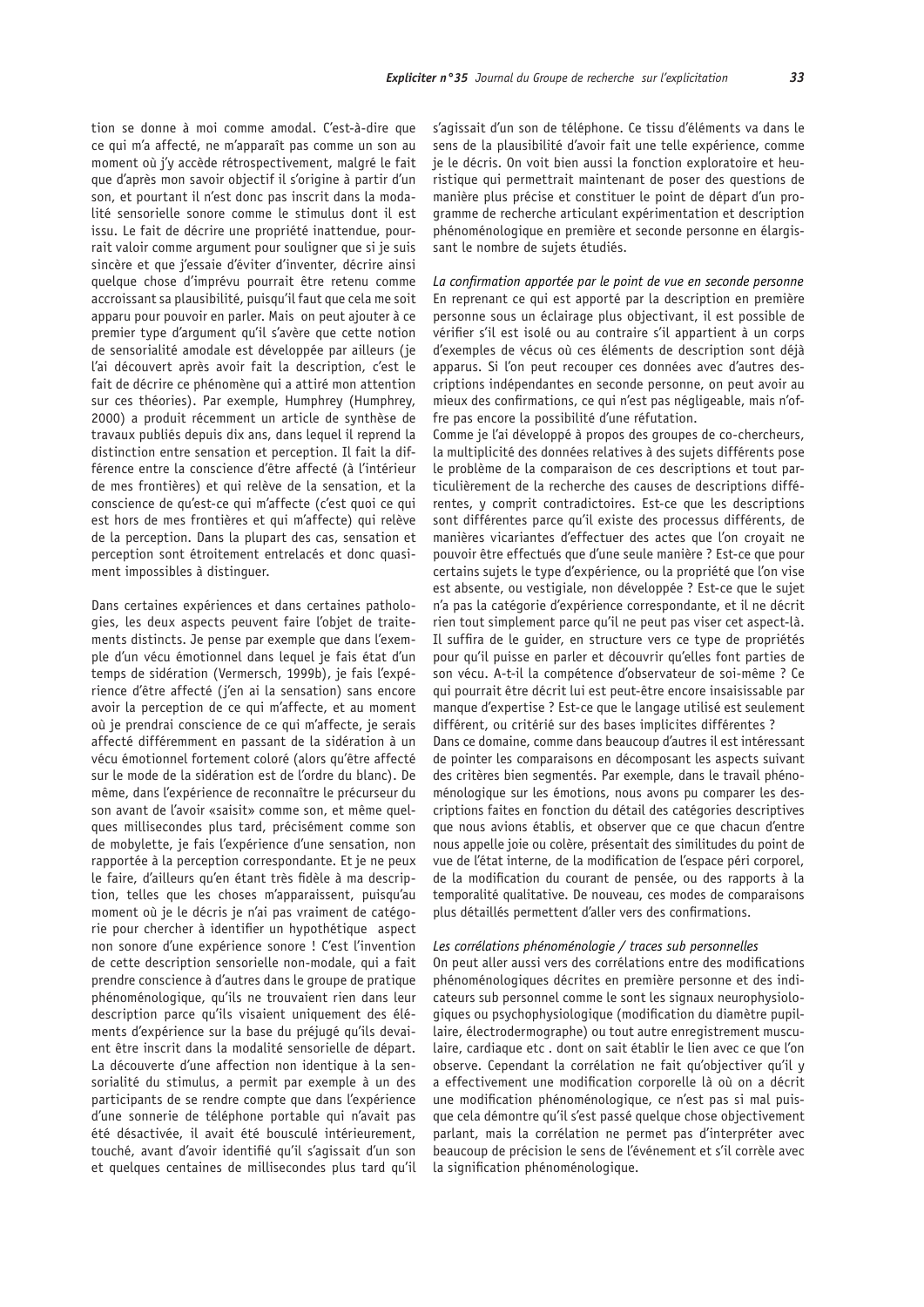# La validation des données en première personne doit être inscrite dans une tâche et une histoire

Mais probablement le moyen le plus puissant de valider les descriptions phénoménologiques en première ou seconde personne est d'inscrire la conduite du sujet dans une tâche pertinente pour ce que l'on veut étudier, une tâche qui soit productive de manière à ce que l'on possède des traces de ce que fait le sujet, une tâche finalisée qui a un sens pour le sujet. Tenir cette position, c'est revenir dans le droit fil de ce qui a effectivement séparé la psychologie de la philosophie, le fait de rapporter toute observation à une tâche finalisée et productive. Le point important est que l'introduction de la tâche inscrit tout ce que dit le sujet dans les conséquences ou les répercussions de ce qu'il fait ou qu'il dit qu'il fait, avec les propriétés délimitantes et matérialisantes de la tâche. Cela permet d'une part de confronter ce que dit le sujet à ce que l'on observe ou que l'on peut inférer avec certitude. Et d'autre part cela permet d'inventer des questions ou des tâches complémentaires qui si elles sont bien concues, permettront de réfuter ce que dit le sujet. C'est une idée tout à fait mise en œuvre dans l'entretien critique piagétien, où les contres propositions permettent de valider ou non la stabilité du système cognitif du sujet, cette idée a été particulièrement bien soulignée par J. Schotte, (Schotte, 1998; Schotte, 1997) à propos des recherches sur les différentes formes d'aphasie.

Prenons un exemple bien connu de tous les pratiquants de l'entretien d'explicitation : la tâche de mémorisation de la grille de chiffre, composé de neufs chiffres disposés sur les cases d'une matrice 3X3 cases. Il est possible pendant la mémorisation d'observer ce que fait le sujet, de remarquer s'il subvocalise à voix basse, s'il place les chiffres par des mouvements de la main, si après avoir lu il ferme les yeux un moment pour probablement les visualiser, s'il marque un rythme etc. La comparaison de l'ordre et de la précision de la restitution des chiffres va donner des éléments d'information supplémentaires à comparer avec l'explicitation que le sujet va faire de sa démarche d'apprentissage. Mais si je pose des questions supplémentaires, par exemple : donner les quatre coins, ou les diagonales, le rythme et la durée qui sépare la restitution de chaque chiffre va donner des indications précieuses sur le fait que le procédé de mémorisation donne un accès simultané au tableau de chiffre (comme lorsqu'on en a une image visuelle complète et nette) ou un accès séquentiel (comme lorsqu'on se récite les chiffres, ou qu'on les positionne ou les écrit dans chaque case successivement). Les questions complémentaires judicieusement choisies sollicite des propriétés de la tâche qui peuvent permettre de éventuellement de réfuter certaines propriétés de la description subjective. Si je décris ma mémorisation comme la construction d'une image visuelle, alors, même des chiffres placés à des places éloignées les uns des autres doivent pouvoir être donnés de manière continue, en revanche si le procédé est séquentiel la restitution des chiffres va être interrompue par le temps nécessaire pour parcourir les intermédiaires qui ne sont pas demandés, mais que le procédé de mémorisation oblige à parcourir. On a là un très bel exemple de la façon dont les propriétés de la tâche (être à des places distinctes séparées ou non par des intermédiaires) sollicite de manière différente les gestes cognitifs et permet d'en vérifier les propriétés (par exemple accès simultané, donc visuel, ou accès séquentiel, donc récitation ou placement).

Dans un autre domaine, par exemple la mémorisation des partitions chez les pianistes, c'est la même chose. Si un pianiste me dit qu'il a une mémoire visuelle de sa partition, je peux lui demander le nombre de mesure et de ligne sur telle page. Je peux immédiatement tester les conséquences de ce qu'il dit faire en comparaison avec ce qu'il est possible de faire avec la tâche.

Inscrire ce que l'on veut étudier dans une tâche, ou plutôt trouver ou inventer une tâche qui permette de l'étudier, c'est l'inscrire dans un espace de contraintes temporelles, logiques, causales, matérielles, qui créent des réseaux plus ou moins denses d'obligations, par rapport auxquelles tout n'est pas possible. En conséquence ce que dit le sujet doit être compatible avec l'exécution de cette tâche. Et d'autre part compte tenu de ce que dit le sujet et de cet espace de contrainte il est relativement facile d'inventer des questions qui permettent de réfuter ce que dit le sujet si ce qu'il dit n'est pas effectif. Cependant cette manière de procéder est relativement facile à concevoir dans l'étude d'aspects subjectifs qui contribuent de manière directement instrumentale à la réalisation d'une tâche, transposer cette démarche à l'étude de l'émotion, de l'attention, etc. demande une invention méthodologique dont la réalisation est pour le moment essentiellement programmatique.

Cette démarche de validation/réfutation par l'inscription dans une tâche, est encore plus sensible quand on est non plus dans une pure démarche de recherche, mais que cette recherche s'inscrit dans une intervention, et dans la durée d'une micro genèse, d'une transformation recherchée. Par exemple, si au lieu de questionner des pianistes sur la manière dont ils mémorisent une partition, je fais travailler un pianiste qui a des difficultés de mémorisation, pour lui apprendre à mémoriser des partitions (travail effectué par D. Arbeau professeur de piano et rééducatrice dans le domaine de la mémoire musicale). A ce moment ce que dit le pianiste de ce qu'il fait, peut être confronté à des exercices dont la réussite suppose la mobilisation de ce qu'il dit qu'il sait faire, et inversement à des exercices qui s'ils sont réussis montrent que le sujet sait faire plus de chose ou autre chose que ce qu'il dit. Et ce diagnostic, va pouvoir être corroboré par les étapes de transformations des performances du pianistes, ce qu'il va montrer qu'il apprit à faire va corroborer par leur apparition (et même par les étapes progressives de leur apparition) leur absence effective au début. C'est ce qui fait que globalement les praticiens ne dépendent pas dans la validité de ce qu'ils font des résultats des recherches universitaires. Le fait qu'ils ont des résultats à obtenir, leur permet d'observer rapidement qu'ils ne les obtiennent pas et qu'ils se sont trompés dans leur diagnostic ou dans les moyens qu'ils ont mobilisés, parce que la boucle de régulation est directe, même si sa signification n'est pas si facile à comprendre et à exploiter.

#### Conclusion

Probablement, le lecteur aura la même impression que moi en relisant ce travail, beaucoup de foisonnement, la structure n'est pas encore contenue. Plusieurs points ne sont encore qu'esquissés et ouvrent sur des clarifications encore à faire.

J'ai voulu insister sur quelques points que je ne me formulais pas encore nettement.